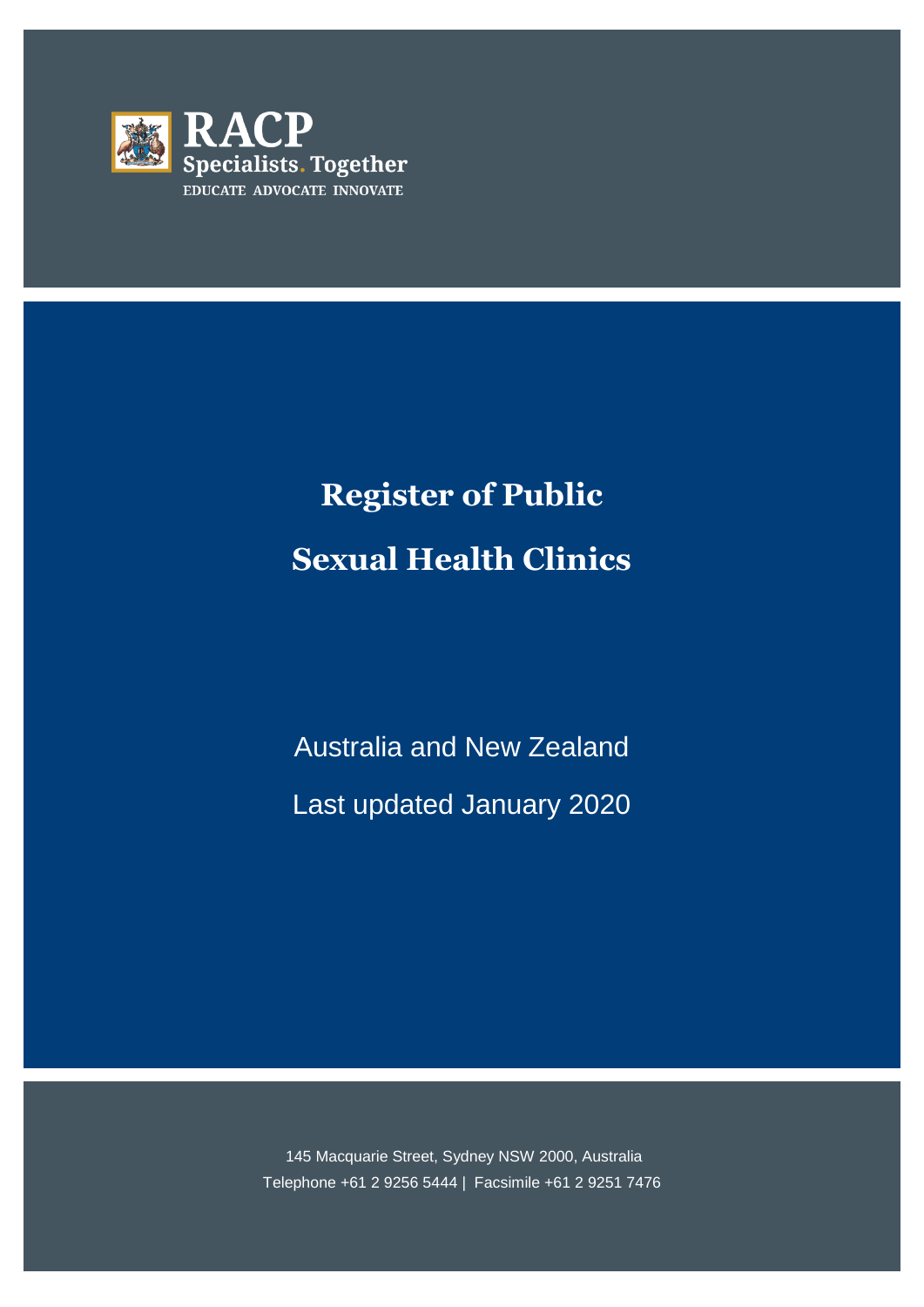The information in this booklet is updated annually and provided to professionals in Sexual Health Medicine as a service by the Australasian Chapter of Sexual Health Medicine of The Royal Australasian College of Physicians.

Whilst all due care is taken, the Chapter accepts no responsibility for errors or omissions. Inclusion in the register does not imply endorsement by the Chapter.

Enquiries and notification of amendments should be directed to:

Adult Medicine Division Australasian Chapter of Sexual Health Medicine Phone: +61 2 9256 5484 Email: [shmed@racp.edu.au](mailto:shmed@racp.edu.au)  Website: [www.racp.edu.au](http://www.racp.edu.au/) 

#### **Would you like a career in Sexual Health Medicine?**

Sexual health medicine is a stimulating mixture of public health and clinical medicine.

You can become a trainee of The Australasian Chapter of Sexual Health Medicine if you have completed your basic RACP physicians training or have a fellowship of a relevant medical college.

Information regarding the Chapter's training program in Sexual Health Medicine can be obtained from the [RACP website](https://www.racp.edu.au/trainees/advanced-training/advanced-training-programs/sexual-health-medicine) or via the Education Officer:

Phone: +61 2 8247 6248 Email: [shmedtraining@racp.edu.au](mailto:shmedtraining@racp.edu.au)

This register is no longer printed in hardcopy, however can be downloaded from: <https://www.racp.edu.au/fellows/resources/sexual-health-medicine-resources>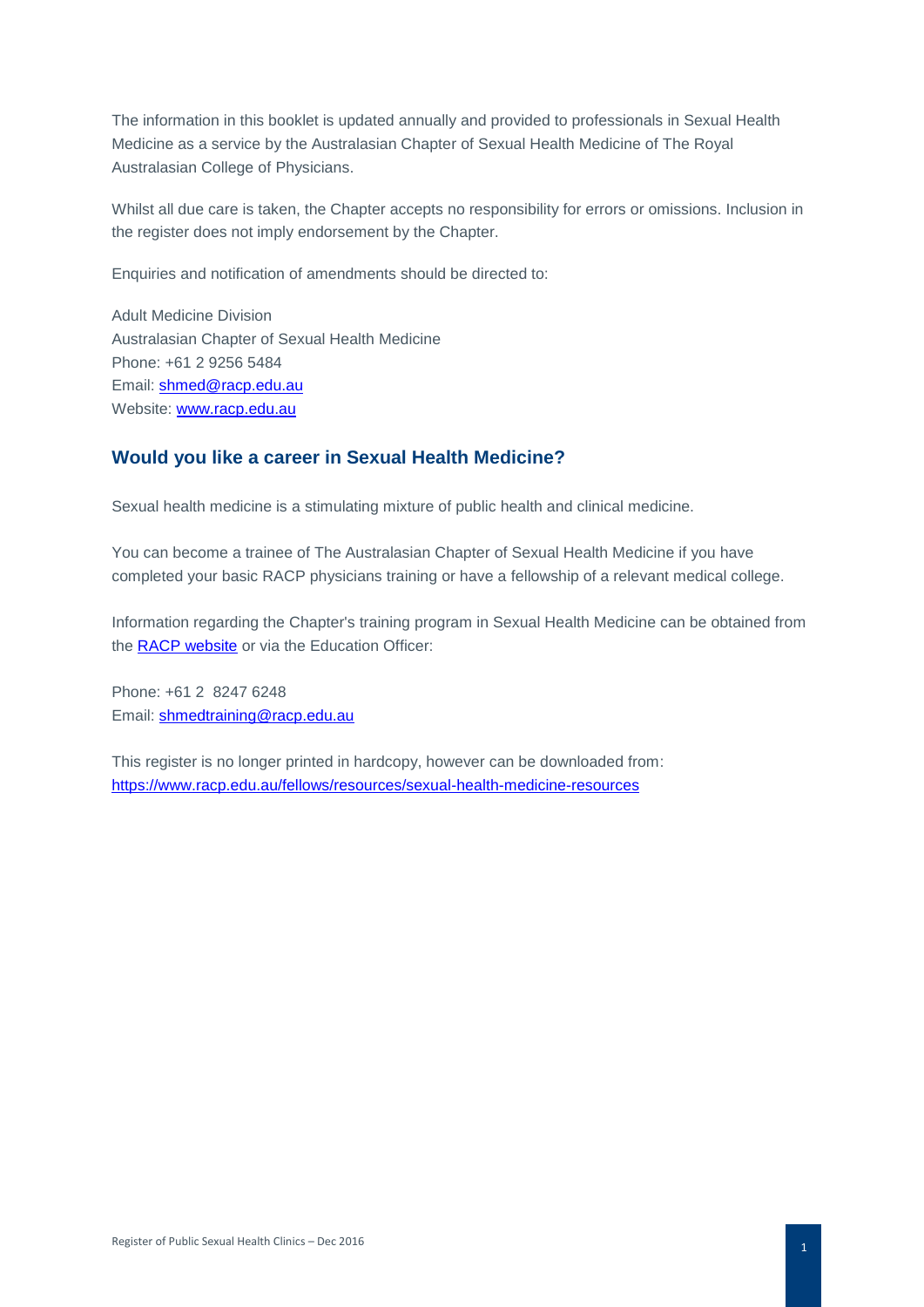# **Contents**

<span id="page-2-0"></span>

| <b>Australia</b>                    |
|-------------------------------------|
| <b>Australian Capital Territory</b> |
|                                     |
| <b>New South Wales</b>              |
|                                     |
|                                     |
|                                     |
|                                     |
| Queensland                          |
|                                     |
|                                     |
| <b>South Australia</b>              |
|                                     |
|                                     |
|                                     |
| <b>Victoria</b>                     |
|                                     |
|                                     |
| <b>Western Australia</b>            |
|                                     |
|                                     |
|                                     |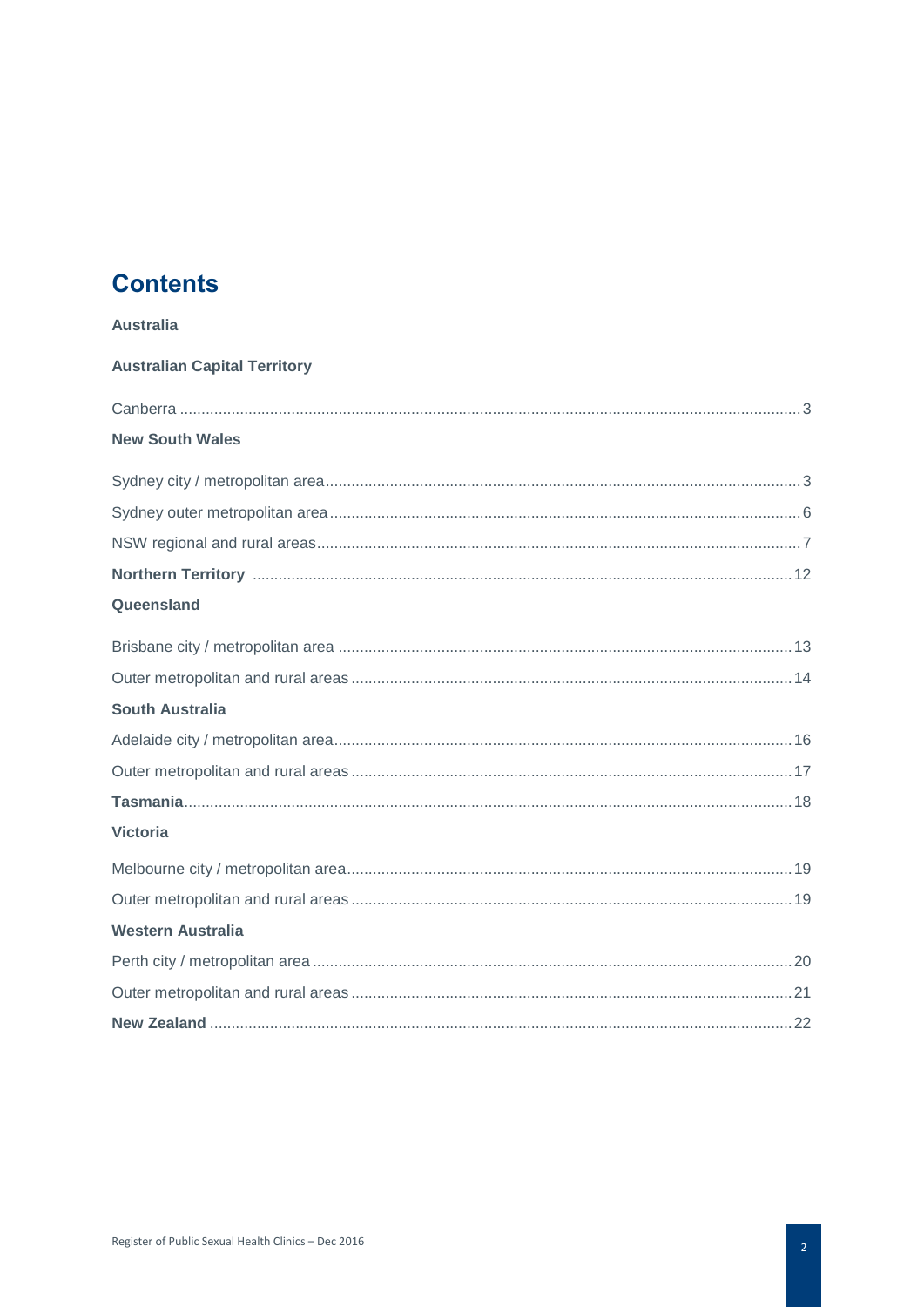# **Australian Capital Territory**

<http://www.health.act.gov.au/sexualhealth>

#### **Canberra**

Canberra Sexual Health Centre The Canberra Hospital 5 Gilmore Crescent Garran ACT 2605 Phone: +61 2 5124 2184

# **New South Wales**

<http://www.health.nsw.gov.au/sexualhealth/pages/sexual-health-clinics.aspx> NSW Sexual Health Infolink: 1800 451 624

# **Sydney city / metropolitan area**

#### **Camperdown**

RPA Sexual Health Clinic 16 Marsden Street Camperdown NSW 2050 Phone: +61 2 9515 1200 Email: [rpa.clinic@sswahs.nsw.gov.au](mailto:rpa.clinic@sswahs.nsw.gov.au)

#### **Darlinghurst**

a<sub>[TEST]</sub> HIV and STI Testing for Gay Men 167 Oxford St Darlinghurst NSW 2010 Phone: +61 2 9206 2000 **[Website](http://www.atest.org.au/)** 

St Vincent's Hospital Level 4 Xavier Building 390 Victoria Street Darlinghurst NSW 2010 Phone: +61 2 8382 3707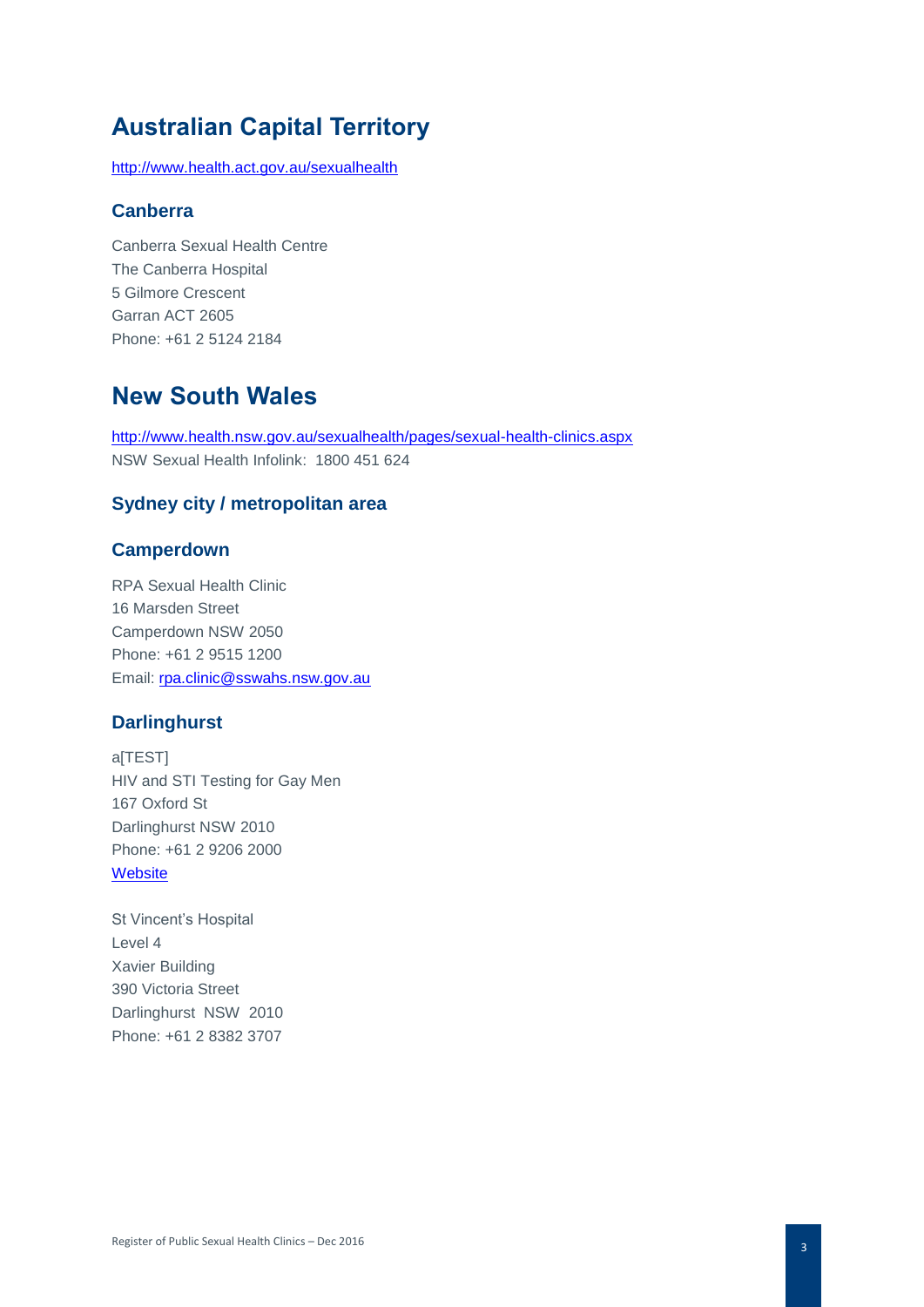# **Kings Cross**

Kirketon Road Centre Above the Darlinghurst Fire Station Victoria Street (entrance) Darlinghurst NSW 2010 Phone: +61 2 9360 2766

## **Kogarah**

Short Street Centre Sexual Health Service St George Hospital Ground Floor, Prichard Wing Short Street Kogarah NSW 2217 Phone: +61 2 9113 2742

# **Liverpool**

Liverpool Sexual Health Clinic 13 Elizabeth Street Liverpool NSW 2170 Phone: +61 2 9827 8022

# **Mount Druitt**

Western Sydney Sexual Health Service Mt Druitt Community Health Centre Kelly Close Mount Druitt NSW 2770 Phone: +61 2 9881 1206 **[Website](http://www.wslhd.health.nsw.gov.au/Western-Sydney-Sexual-Health-Centre)** 

# **Newtown**

a[TEST] Newtown Rapid HIV & STI Testing For Gay Men and Provided By Those Who Know Them Best Australian Federation of AIDS Organisations (AFAO) Level 1, 222 King Street Newtown NSW 2042 Phone: +61 2 9206 2000 **[Website](http://www.atest.org.au/)** 

# **Parramatta**

Western Sydney Sexual Health Service (Parramatta Clinic) Parramatta Health Service Jeffery House 162 Marsden Street Parramatta NSW 2150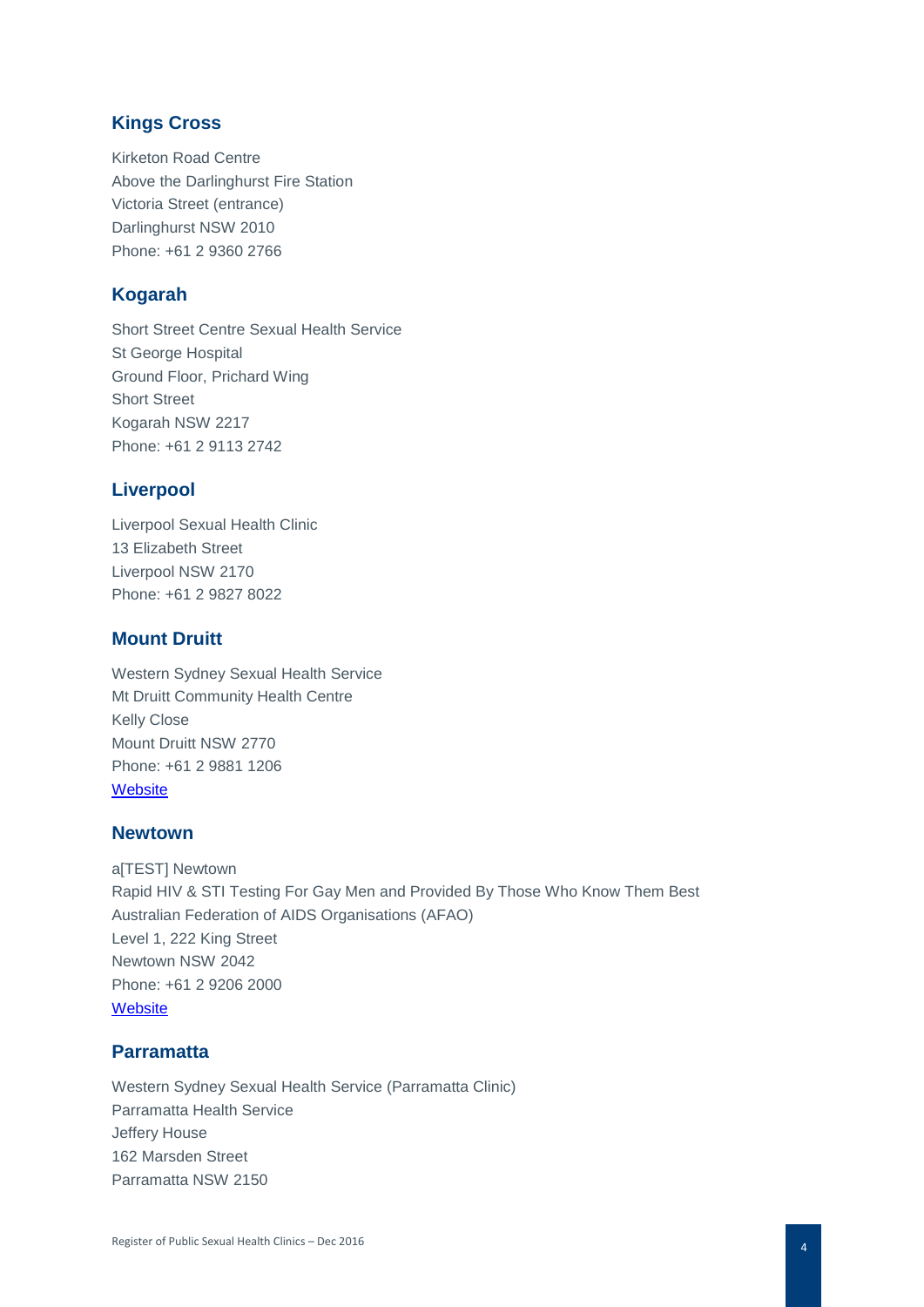Phone: +61 2 9843 3124 **[Website](http://www.wslhd.health.nsw.gov.au/Western-Sydney-Sexual-Health-Centre)** 

#### **Potts Point**

Potts Point a[TEST] Clinic 180 HIV & STI Testing For Gay Men 180 Victoria Street Potts Point NSW 2011 Phone: +61 2 9357 1299 **[Website](https://www.seslhd.health.nsw.gov.au/clinic-180)** 

#### **St Leonards**

Clinic 16 Royal North Shore Community Health Centre Level 5 2c Herbert Street St Leonards NSW 2065 Phone: +61 2 9462 9500 **Website** 

## **Surry Hills**

A[TEST] HIV and STI Testing for Gay Men Sydney ACON Office 414 Elizabeth St Surry Hills NSW 2010 Phone: +61 2 9206 2000 **[Website](http://www.atest.org.au/)** 

The Albion Centre Ground Floor 150 -154 Albion Street Surry Hills NSW 2010 Phone: +61 2 9332 9600 Email: [info@thealbioncentre.org.au](mailto:info@thealbioncentre.org.au) **[Website](http://thealbioncentre.org.au/)** 

#### **Sutherland Shire**

SouthZone Sexual Health Centre Community Health Caringbah The Sutherland Hospital 430 The Kingsway Caringbah NSW 2229 Phone: +61 2 9113 2742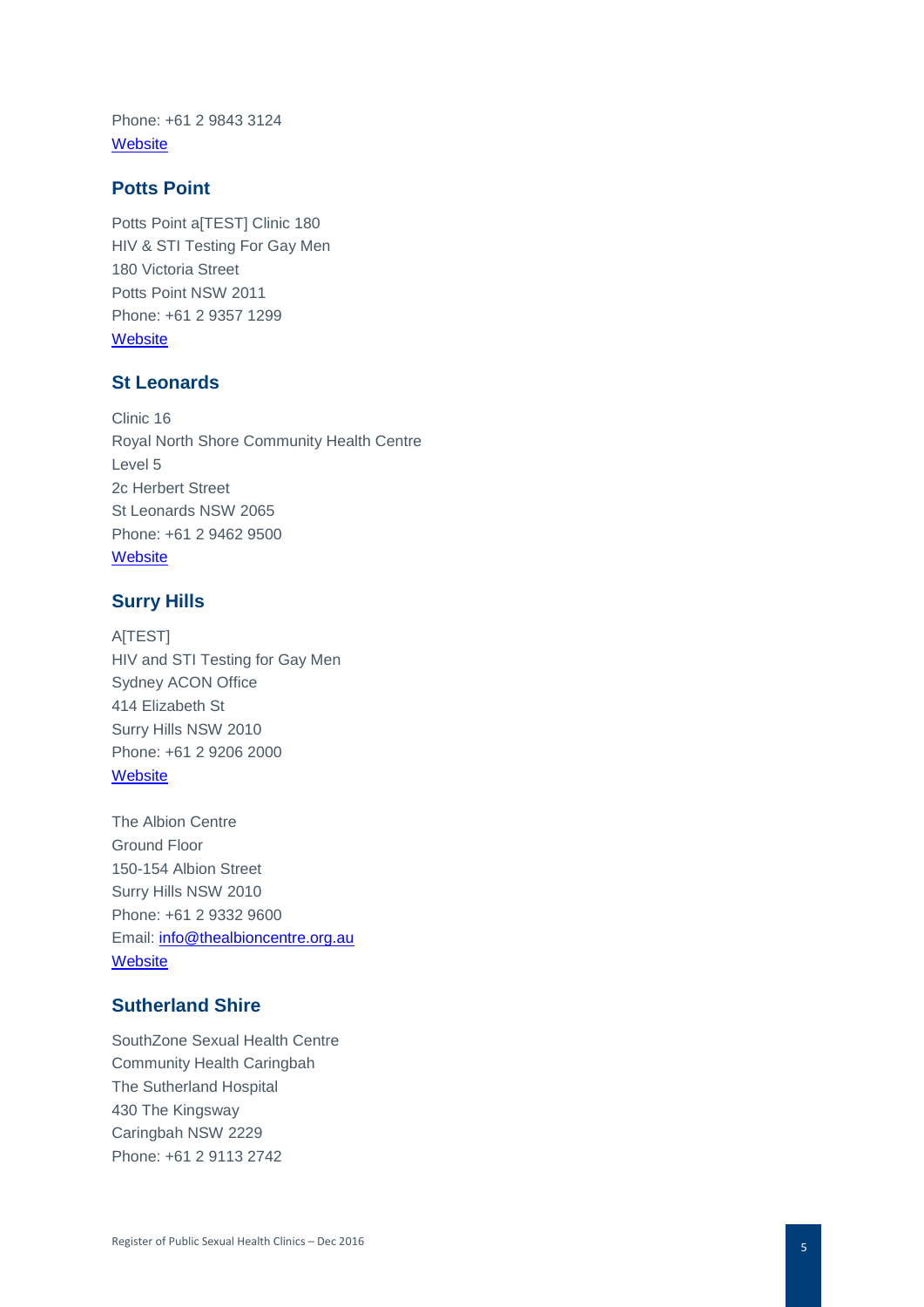# **Sydney**

Sydney Sexual Health Centre Sydney Hospital Level 3, Nightingale Wing Macquarie St Sydney NSW 2000 Phone: +61 2 9382 7440 Email: [sshcmail@sesiahs.health.nsw.gov.au](mailto:sshcmail@sesiahs.health.nsw.gov.au) **[Website](http://www.sshc.org.au/)** 

# **Sydney outer metropolitan area**

#### **Campbelltown**

Rosemeadow Community Health Centre 5 Thomas Rose Drive Rosemeadow NSW 2560 Phone: +61 2 4633 4100 **[Website](https://www.swslhd.health.nsw.gov.au/communityhealth/centres_rosemeadow.html)** 

# **Katoomba**

Blue Moutains Sexual Health and HIV Clinic Staff Accommodation Building Blue Mountains District Hospital Great Western Highway Katoomba NSW 2780 Phone: +61 2 4784 6560 or +61 2 4784 6644 [Webiste](http://www.nbmlhd.health.nsw.gov.au/sexual-health) 

# **Penrith**

Nepean Sexual Health and HIV Clinic Court Building Nepean Hospital Derby Street Kingswood NSW 2747 Phone: +61 2 4734 2507 **[Website](http://www.nbmlhd.health.nsw.gov.au/sexual-health)** 

# **NSW regional and rural areas**

# **Albury**

Albury Sexual Health Service Albury Community Health Service Sexual Health Service 596 Smollett Stree t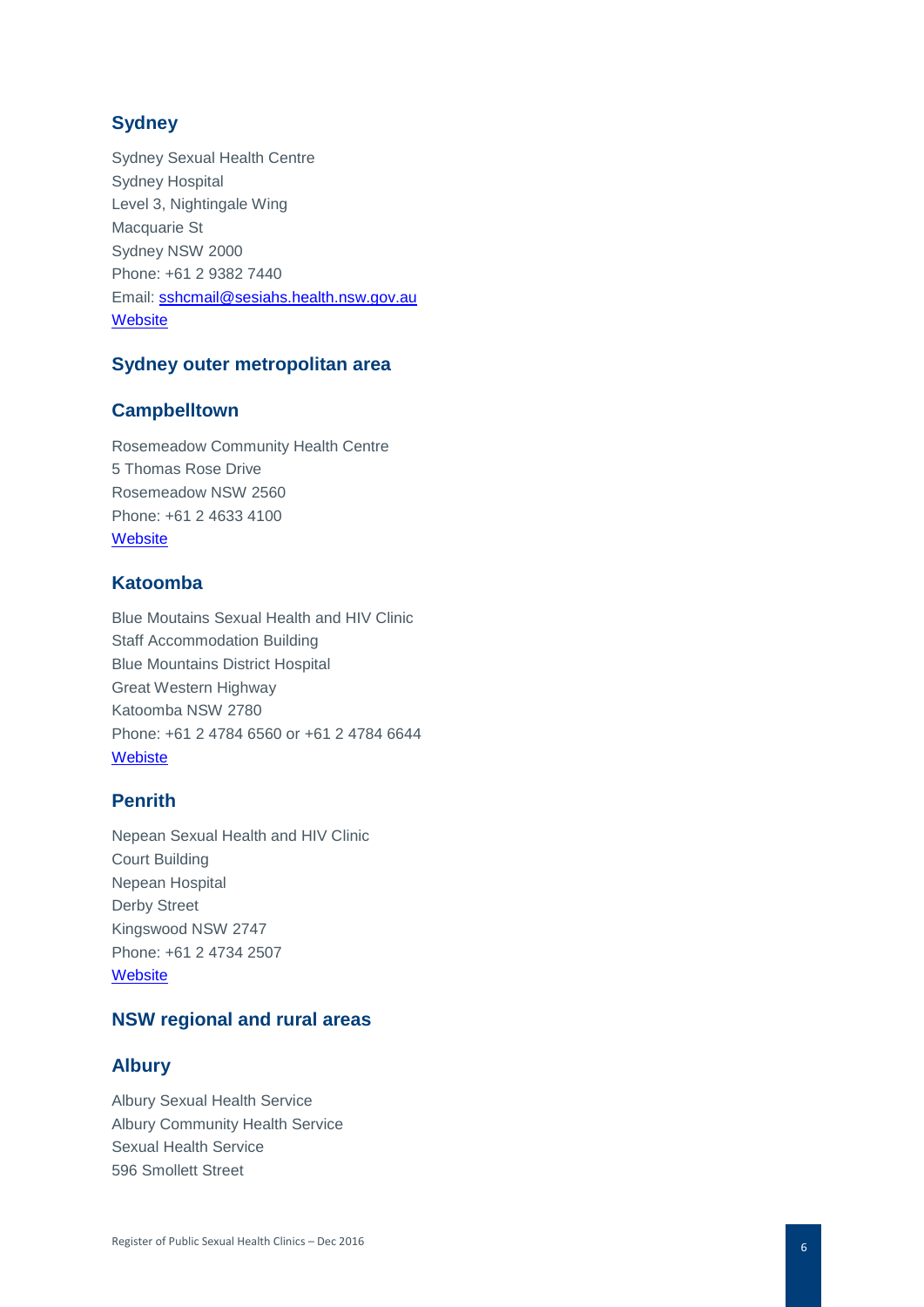Albury NSW 2640 Phone: +61 2 6058 1831

#### **Armidale**

Armidale Sexual Assault Service Clair House Rusden Street and Butler Street Armidale NSW 2350 Phone: +61 2 6776 9600

#### **Batemans Bay**

Community Health Service 7 Pacific Street Batemans Bay NSW 2536 Ph: +61 2 4475 1620 or 1300 139 887 (for appointment)

## **Bathurst**

Bathurst Health Service, Specialist Clinics 363 Howick St Bathurst NSW 2795 Phone: +61 2 6392 8600 or 1800 816 925

#### **Bega**

Bega Sexual Health Service/Community Health Services (servicing Pambula and Eden) 4 Virginia Drive Bega NSW 2550 Phone: +61 2 6491 9800 or 1800 999 880

#### **Bourke**

Bourke Sexual Health Service Community Health Centre 26 Tarcoon Street Bourke NSW 2840 Phone: +61 2 6870 8883

# **Broken Hill**

Clinic 9 Broken Hill Sexual Health Clinic/Viral Hepatitis Clinic 2-4 Sulphide Street Broken Hill NSW 2880 Phone: +61 8 8080 1100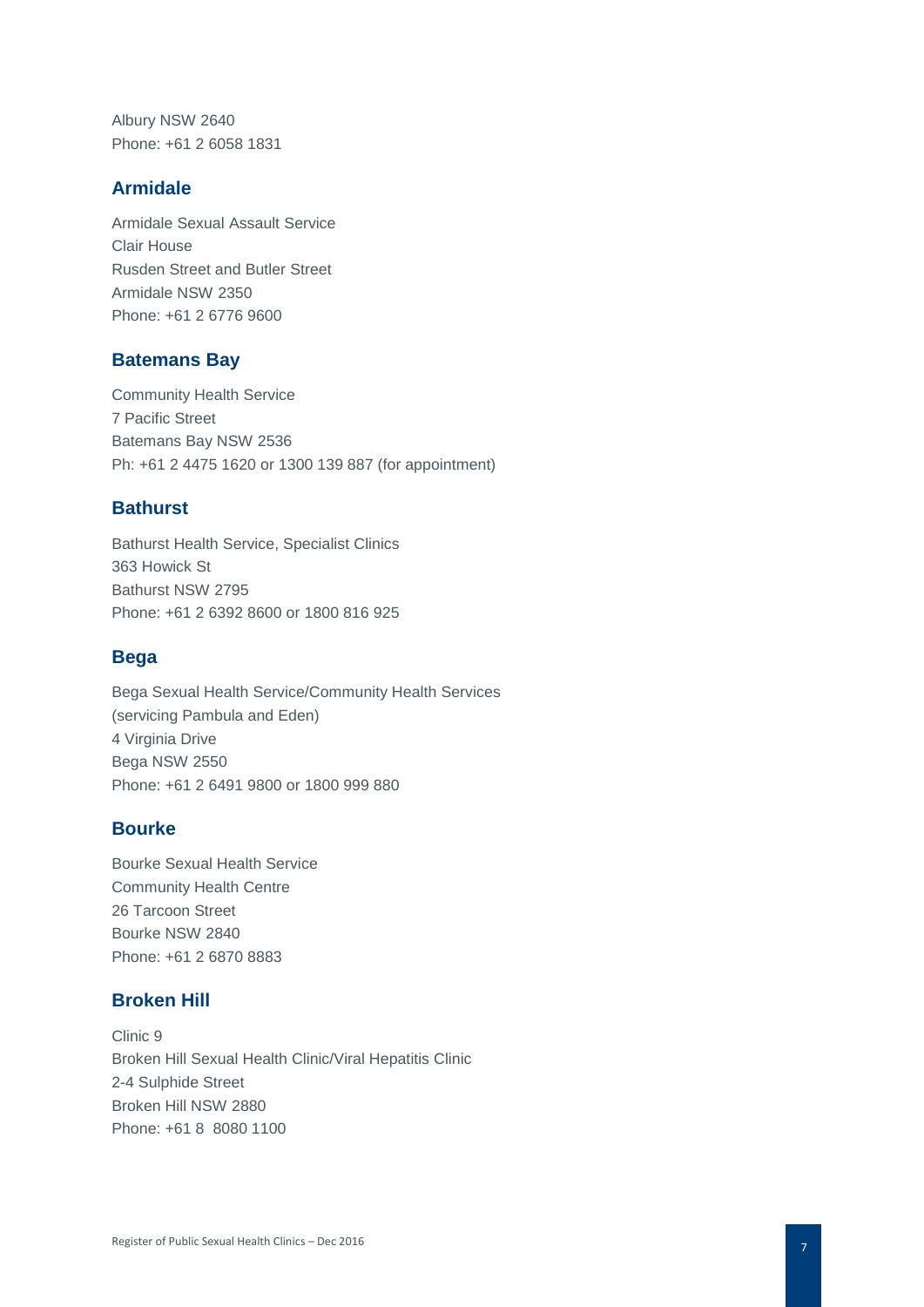# **Canowindra**

Canowindra Community Health Centre 34/42 Ryall Street Canowindra NSW 2804 Phone: +61 2 6364 4350 or 1800 816 925

## **Coffs Harbour**

Sexual Health Clinic (Clinic 916) Coffs Harbour Health Campus 345 Pacific Highway Coffs Harbour NSW 2450 Phone: +61 2 6656 7865

# **Condobolin**

Condobolin Health Service Madline Street Condobolin NSW 2877 Phone: +61 2 6890 1500 or 1800 816 925

#### **Cowra**

Cowra Health Service 64 Liverpool Street Cowra NSW 2794 Phone: +61 2 6340 9000 or 1800 816 925

#### **Dareton**

Wentworth/Balranald Sexual Health Service 42-44 Tapio Street Dareton NSW 2717 Phone: +61 3 5021 7200

#### **Dubbo**

Dubbo Sexual Health 203 Brisbane Street Dubbo NSW 2830 Phone: +61 2 6809 3700

# **Forbes**

Forbes Community Health Centre Elgin Street Forbes NSW 2871 Phone: +61 2 6392 8600 or 1800 816 925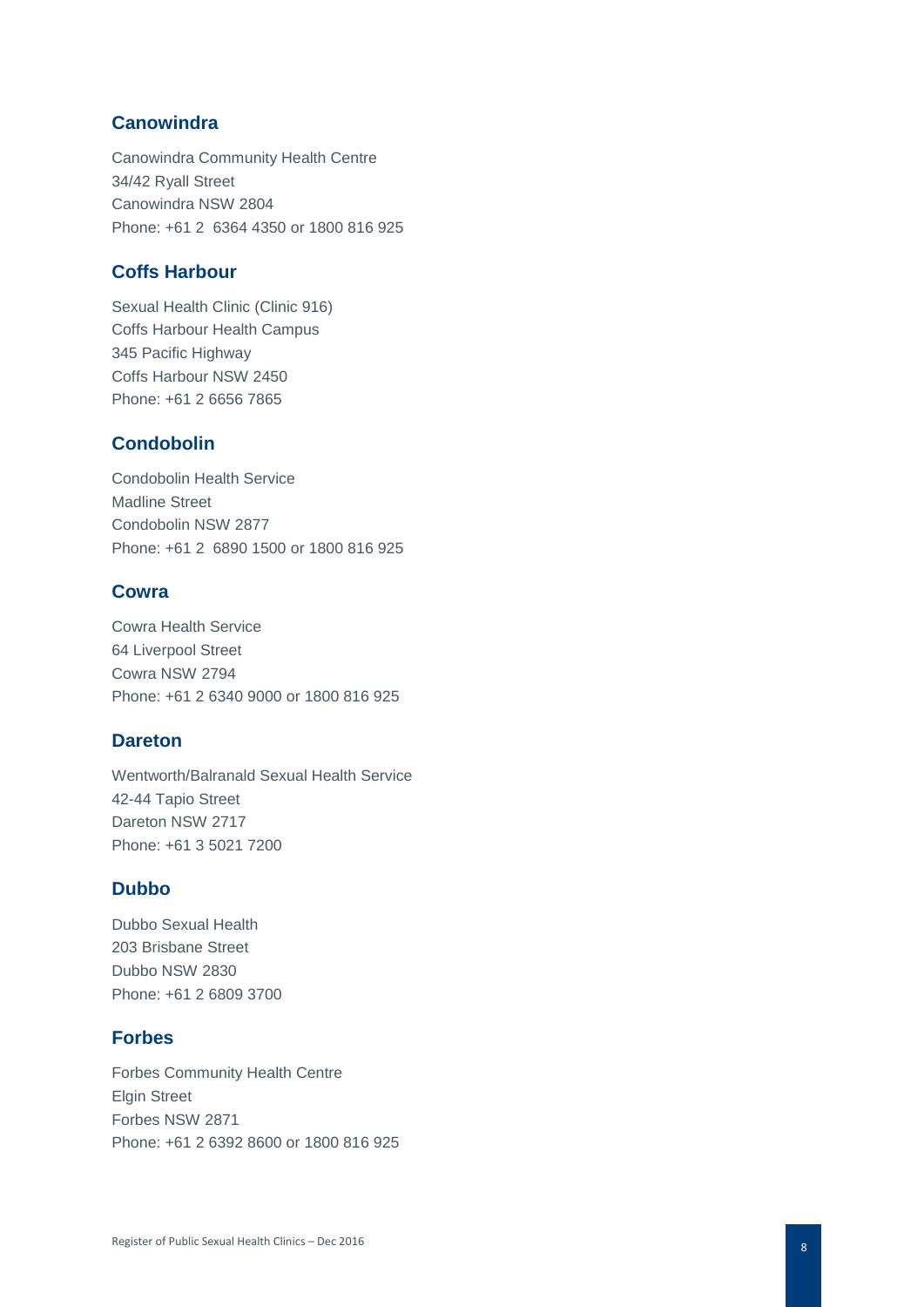# **Gosford**

Holden Street Clinic 69 Holden St Gosford NSW 2250 Phone: +61 2 4320 211 4

#### **Goulburn**

Goulburn Community Health Centre Cnr Faithfull Street and Goldsmith Street GOULBURN NSW 2580 Phone: +61 2 4827 3913

# **Grafton**

Grafton Sexual Health (Clinic 229) Grafton Base Hospital 174 Arthur Street Grafton NSW 2460 Phone: +61 2 6640 2229

# **Griffith**

Griffith Community Health Centre 39 Yambil Street Griffith NSW 2680 Phone: +61 2 6966 9900

# **Kempsey**

Clinic 33 Kempsey Community Health Polwood St Kempsey NSW 2440 Phone: +61 2 6562 6066

# **Lightning Ridge**

Lightning Ridge Sexual Health Service Corner Opal and Pandora Streets Lightning Ridge NSW 2843 Phone: +61 2 6829 1022

#### **Lismore**

Lismore Sexual Health Service Northern Rivers Area Health Service Lismore Base Hospital 4 Shepherd Lane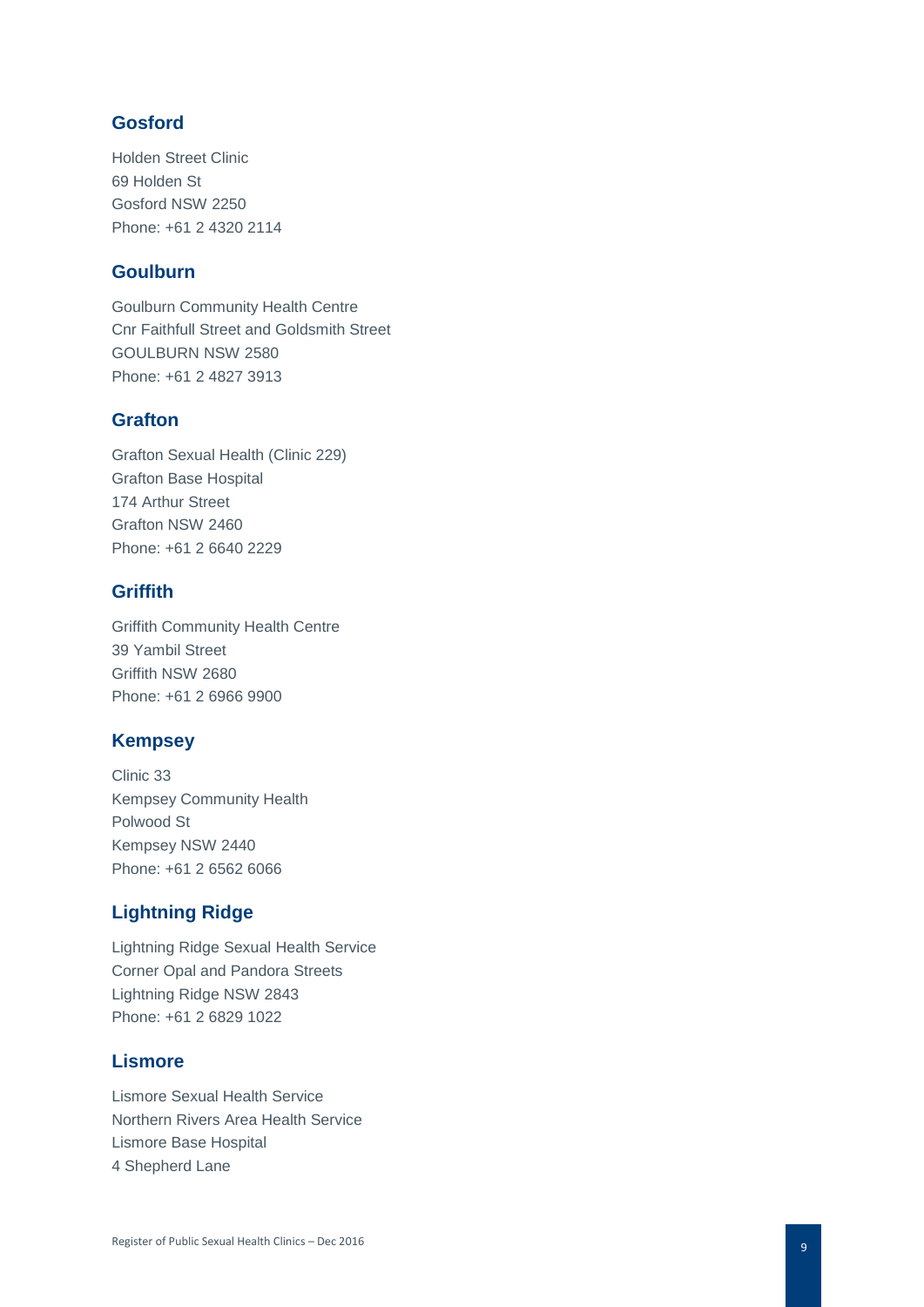Lismore NSW 2480 Phone: +61 2 6620 2980

#### **Newcastle**

Pacific Clinic Newcastle Sexual Health Service Level 2, 670 Hunter St Newcastle NSW 2300 Phone: +61 2 4016 4536 Email: [hnelhd-pacificclinic@hnehealth.nsw.gov.au](mailto:hnelhd-pacificclinic@hnehealth.nsw.gov.au) **[Website](http://hnesexualhealth.org.au/newcastle)** 

ACON HUNTER 129 Maitland Road Islington NSW 2296 Phone: +61 2 4962 7700

# **Nowra**

Nowra Sexual Health Clinic Shoalhaven District Hospital Shoalhaven Street Nowra NSW 2541 Phone: +61 2 4423 9353

# **Orange**

Orange Sexual Health Clinic Kite Street Community Health Centre 96 Kite Street Orange NSW 2800 Phone: +61 2 6392 8600 or 1800 816 925

#### **Parkes**

Parkes Community Health Centre 18 Coleman Road Parkes NSW 2870 Phone: +61 2 6861 2400 or 1800 816 925

# **Port Macquarie**

Clinic 33 Port Macquarie Community Health Morton Street Port Macquarie NSW 2444 Phone: +61 2 6588 2750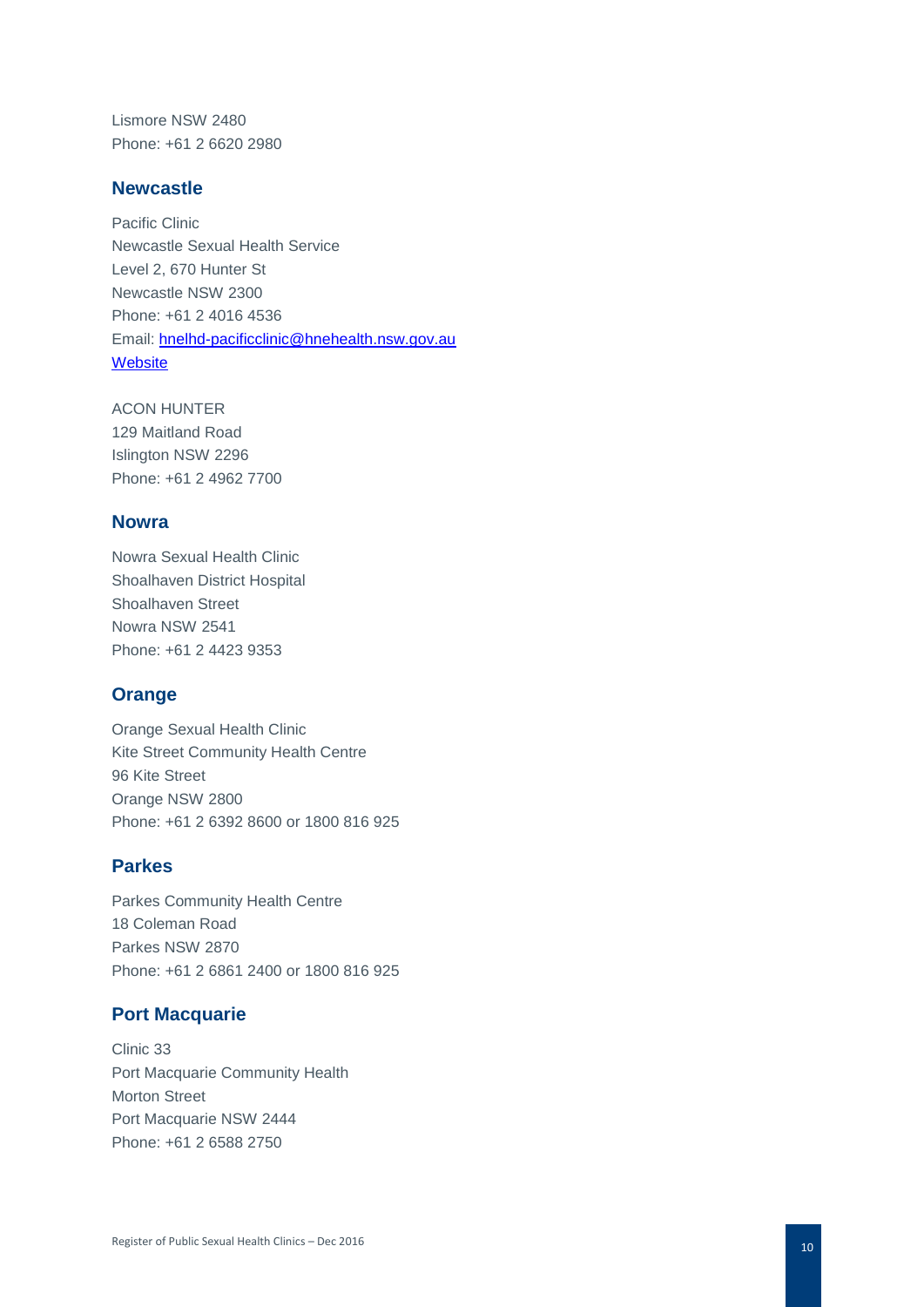#### **Queanbeyan**

Queanbeyan Community Health Centre Corner Erin and Collett Streets Queanbeyan NSW 2620 Phone: +61 2 6150 7150

# **Tamworth**

Clinic 468 Tamworth 468 Peel St Tamworth NSW 2340 Phone: +61 2 6764 8080 or 1800 451 624 Email: [hnelhd-pacificclinic@hnelhd.nsw.gov.au](mailto:hnelhd-pacificclinic@hnelhd.nsw.gov.au) **[Website](http://hnesexualhealth.org.au/tamworth)** 

#### **Taree**

Taree Sexual Health Clinic 64 Pulteney Street Taree NSW 2430 Phone: +61 2 4016 4536 Email: [hnelhd-pacificclinic@hnelhd.nsw.gov.au](mailto:hnelhd-pacificclinic@hnelhd.nsw.gov.au) **[Website](http://hnesexualhealth.org.au/taree)** 

# **Tweed Heads**

Clinic 145 Tweed Valley Sexual Health Service 145 Wharf Street Tweed Heads NSW 2485 Phone: +61 7 5506 6850

# **Wagga Wagga**

Brookong Centre Sexual Health Service 79 Brookong Avenue Wagga Wagga NSW 2650 Phone: +61 2 5943 2830

# **Wellington**

Wellington Community Health Centre Gisborne Street Wellington NSW 2820 Phone: +61 2 6845 5500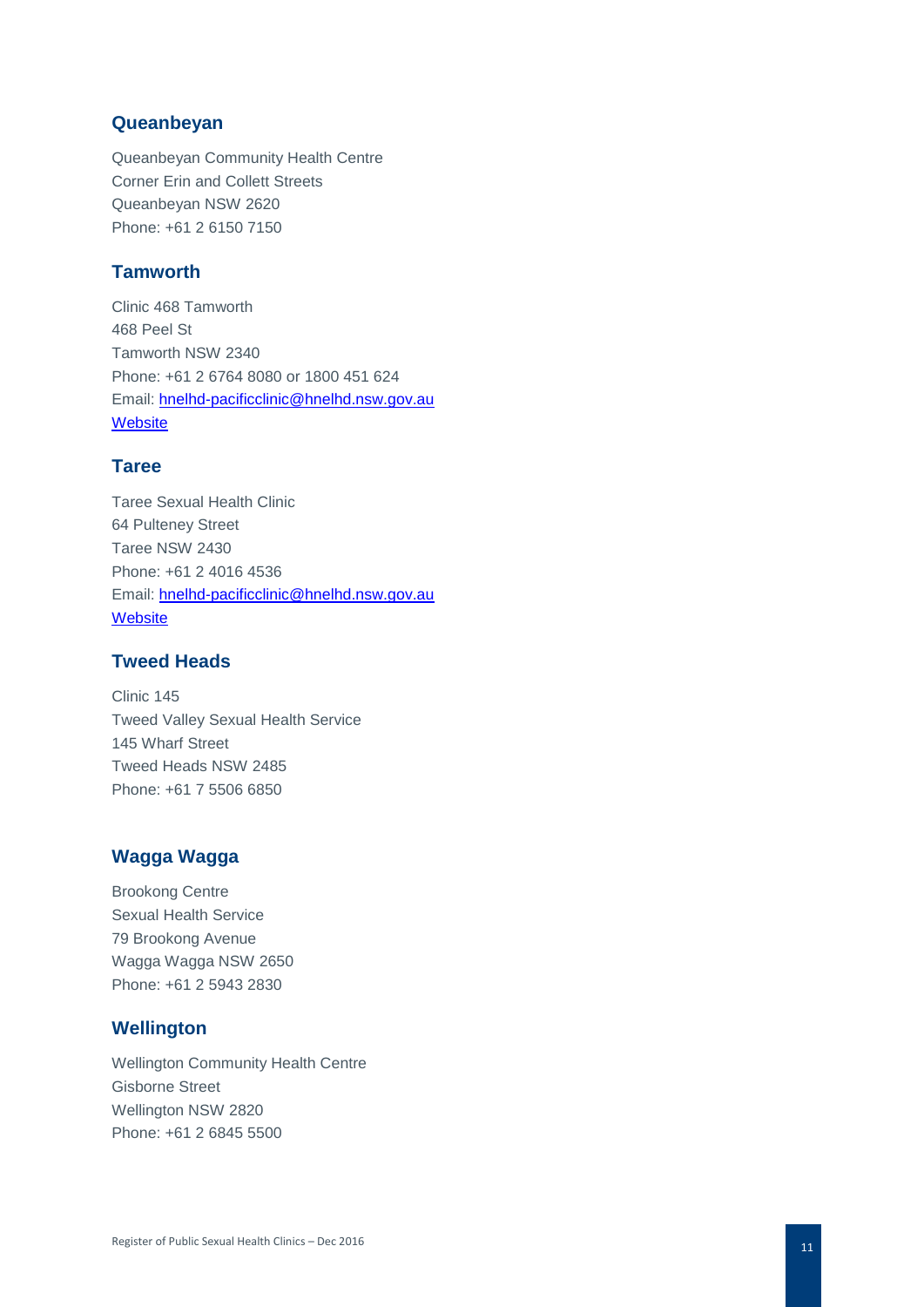# **Wollongong**

Illawarra Sexual Health Service Port Kembla Hospital Cowper Street Warrawong NSW 2502 Phone: +61 2 4223 8457

# **Northern Territory**

[http://www.safesexnoregrets.nt.gov.au](http://www.safesexnoregrets.nt.gov.au/)

# **Alice Springs**

Clinic 34 Alice Springs Alice Springs Hspital 6 Gap Road Viea Stuart Terrace Alice Springs NT 0870 Phone: +61 8 8951 7549

#### **Darwin**

Clinic 34 Darwin 87 Mitchell Street Darwin NT 0800 Phone: +61 8 8999 2678

# **Katherine**

Clinic 34 Katherine O' Keefe House Gorge Road Katherine NT 0850 Phone: +61 8 8973 9049

#### **Nhulunbuy**

Clinic 34 Nhulunbuy Corner Mathew Flinders Way and Chesterfield Circuit Nhulunbuy NT 0880 Phone: +61 8 8987 0357

# **Tenant Creek**

Clinic 34 Tennant Creek Corner Windly and Schmidt Streets Tennant Creek NT 0860 Phone: +61 8 8962 4603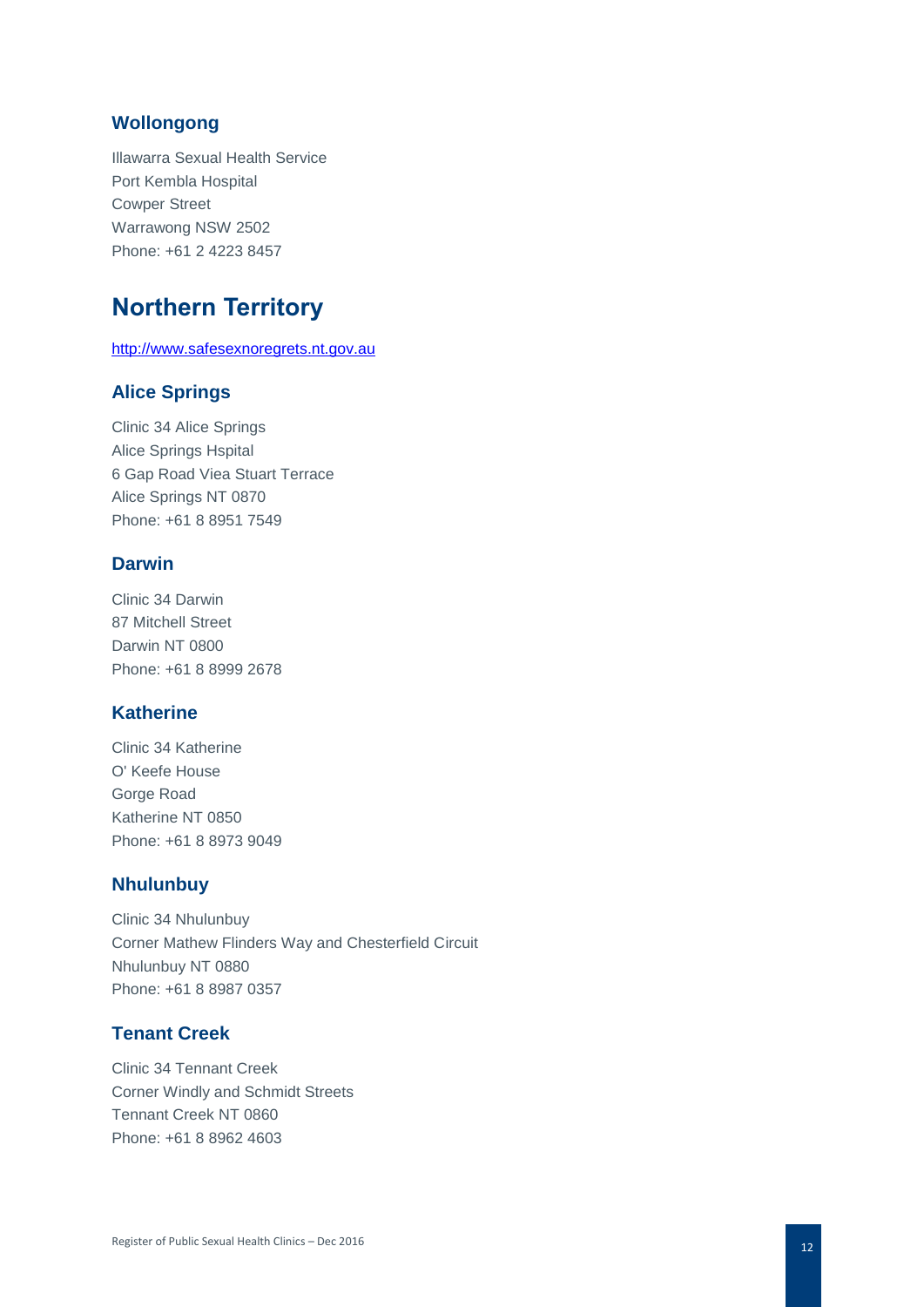# **Queensland**

<https://www.health.qld.gov.au/clinical-practice/guidelines-procedures/sex-health/services>

#### **Brisbane city / metropolitan area**

## **Brisbane**

Brisbane Sexual Health and HIV Service Level 1 270 Roma Street Brisbane QLD 4000 Phone: +61 7 3837 5611 Email: [shhs@health.qld.gov.au](mailto:shhs@health.qld.gov.au)

# **Redcliffe**

Redcliffe Sexual Health & HIV Service 181 Anzac Avenue Kippa-Ring QLD 4020 Phone: +61 7 3897 6300 Email: [redsxh@health.qld.gov.au](mailto:redsxh@health.qld.gov.au)

#### **Woolloongabba**

Princess Alexandra Sexual Health Princess Alexandra Hospital 199 Ipswich Road Woolloongabba QLD 4102 Phone: +61 7 3176 5881 Email: [pash@health.qld.gov.au](mailto:pash@health.qld.gov.au)

#### **Outer metropolitan and rural areas**

#### **Bamaga**

Bamaga Sexual Health Clinic Bamaga Hospital 82 Sagaukaz Street Bamaga QLD 4876 Phone: +61 7 4069 3166 or +61 7 4090 4219

# **Bundaberg**

Q Clinic Wide Bay Sexual Health 312 Bourbong Street Margaret Rose Centre Bundaberg West QLD 4670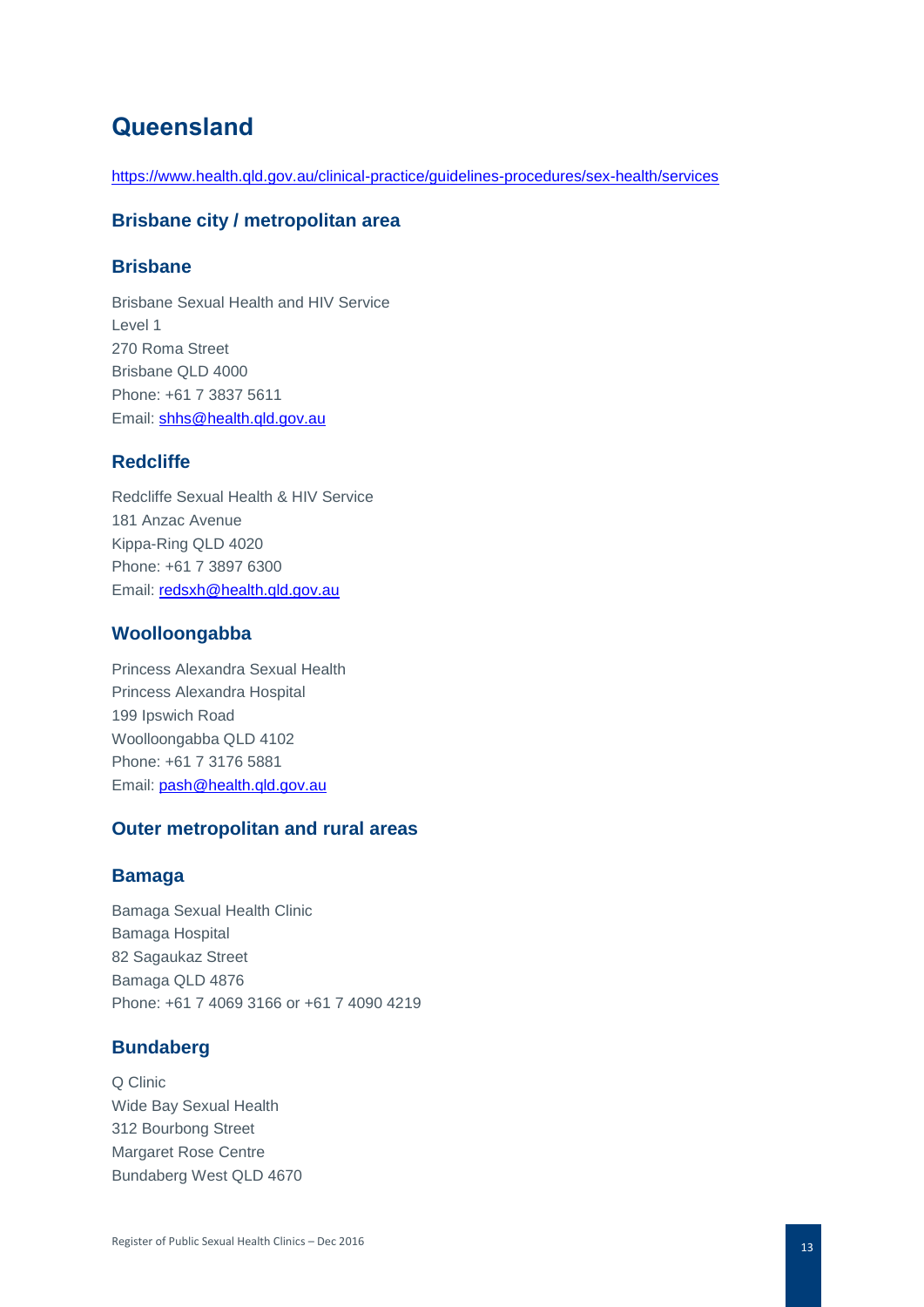Phone: +61 7 4150 2754 Email: [bbh-qclinic@health.qld.gov.au](mailto:bbh-qclinic@health.qld.gov.au)

#### **Cairns**

Cairns Sexual Health Service Cairns North Community Health 381 Sheridan Street Cairns North QLD 4870 Phone: +61 7 4226 4769 Email: [cairnsshs@health.qld.gov.au](mailto:cairnsshs@health.qld.gov.au)

#### **Ipswich**

Ipswich Sexual Health Service Sexual Health Opportunities (S.H.op101) Ipswich Health Plaza Ground Floor, 21 Bell Street Ipswich QLD 4305 Phone: +61 7 3817 2428 Email: [ipsh@health.qld.gov.au](mailto:ipsh@health.qld.gov.au)

#### **Mackay**

Mackay Community Health 12-14 Nelson St Mackay QLD 4740 Phone: +61 7 4968 3919

# **Mount Isa**

Mount Isa Sexual Health 1 Barkly Highway (Opposite Splashez Pool) PO Box 2172 Mount Isa QLD 4825 Phone: +61 7 4764 0200 Email: [mish@health.qld.gov.au](mailto:mish@health.qld.gov.au)

## **Nambour**

Sunshine Coast Sexual Health and HIV Service (Clinic 87) Level 1, 80-82 Blackall Terrace Nambour QLD 4560 Phone: +61 7 5470 5244 Email: [clinic87@health.qld.gov.au](mailto:clinic87@health.qld.gov.au)

# **Palm Island**

Palm Island Sexual Health 1 Beach Road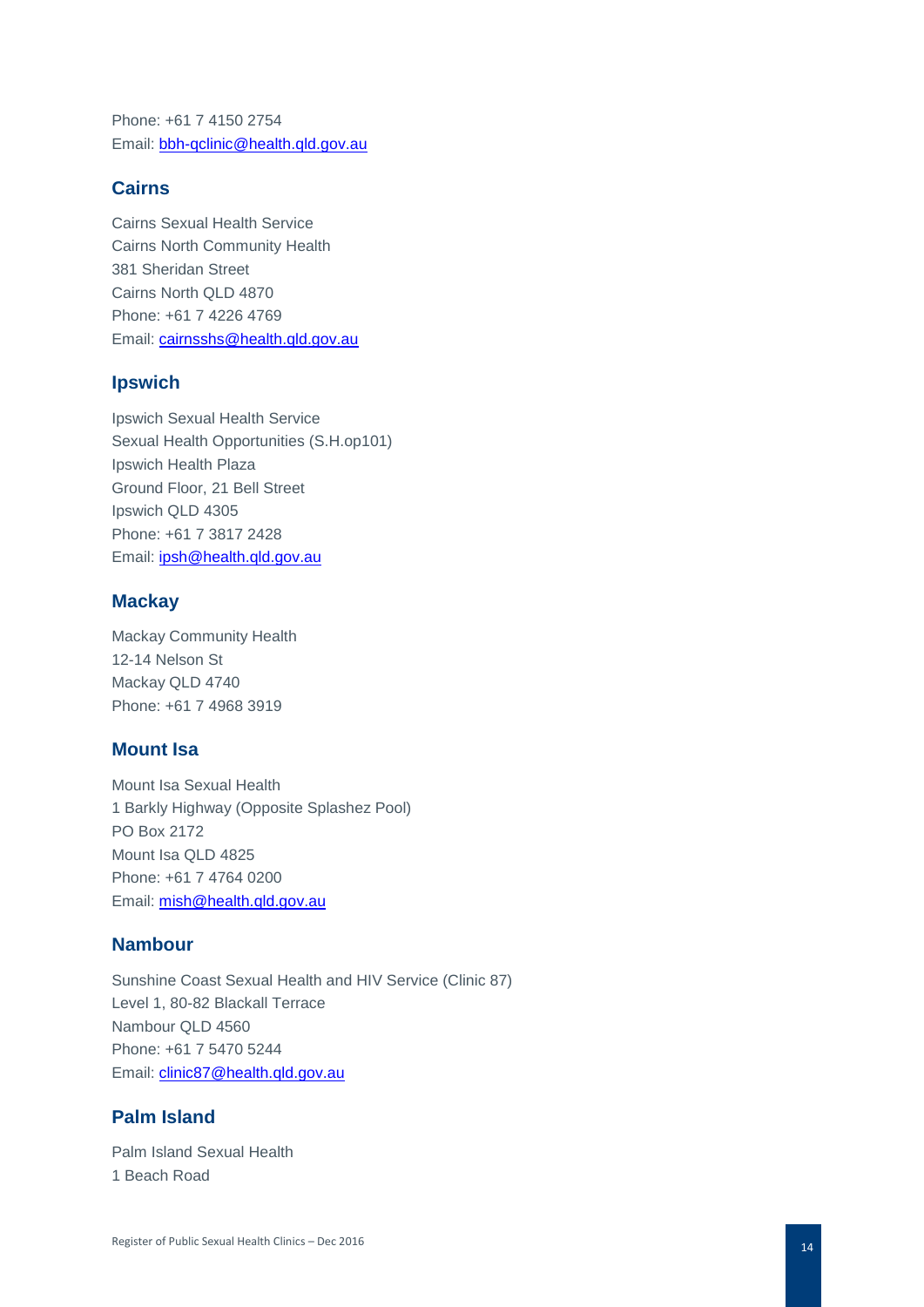Palm Island QLD 4816 Phone: +61 7 4752 5100

#### **Rockhampton**

Rockhampton Sexual Health and HIV Service 92 Bolsover Street Rockhampton QLD 4700 Phone: +61 7 4932 5440 Email: [92bolsoverrockhampton@health.qld.gov.au](mailto:92bolsoverrockhampton@health.qld.gov.au)

#### **Southport**

Gold Coast Sexual Health Clinic Southport Health Precinct Level 4 16-30 High St Southport QLD 4215 Phone: +61 7 5687 9200 Email: [sexualhealthgc@health.qld.gov.au](mailto:sexualhealthgc@health.qld.gov.au)

#### **Thursday Island**

Thursday Island Primary Health Care Centre 74 Douglas Street Thursday Island QLD 4875 Phone: +61 7 4069 0400

# **Toowoomba**

Toowoomba Sexual Health Kobi House Pechey Street Toowoomba QLD 4350 Telephone: +61 7 4616 6446

#### **Townsville**

Townsville Sexual Health Services 35 Gregory Street North Ward QLD 4810 Phone: +61 7 4433 9600 (ask for sexual health) Email: [tsv-shs-triage@health.qld.gov.au](mailto:tsv-shs-triage@health.qld.gov.au)

#### **Weipa**

Weipa Integrated Health Service Lot 407 John Evans Drive Weipa QLD 4874 Phone: +61 7 4082 3900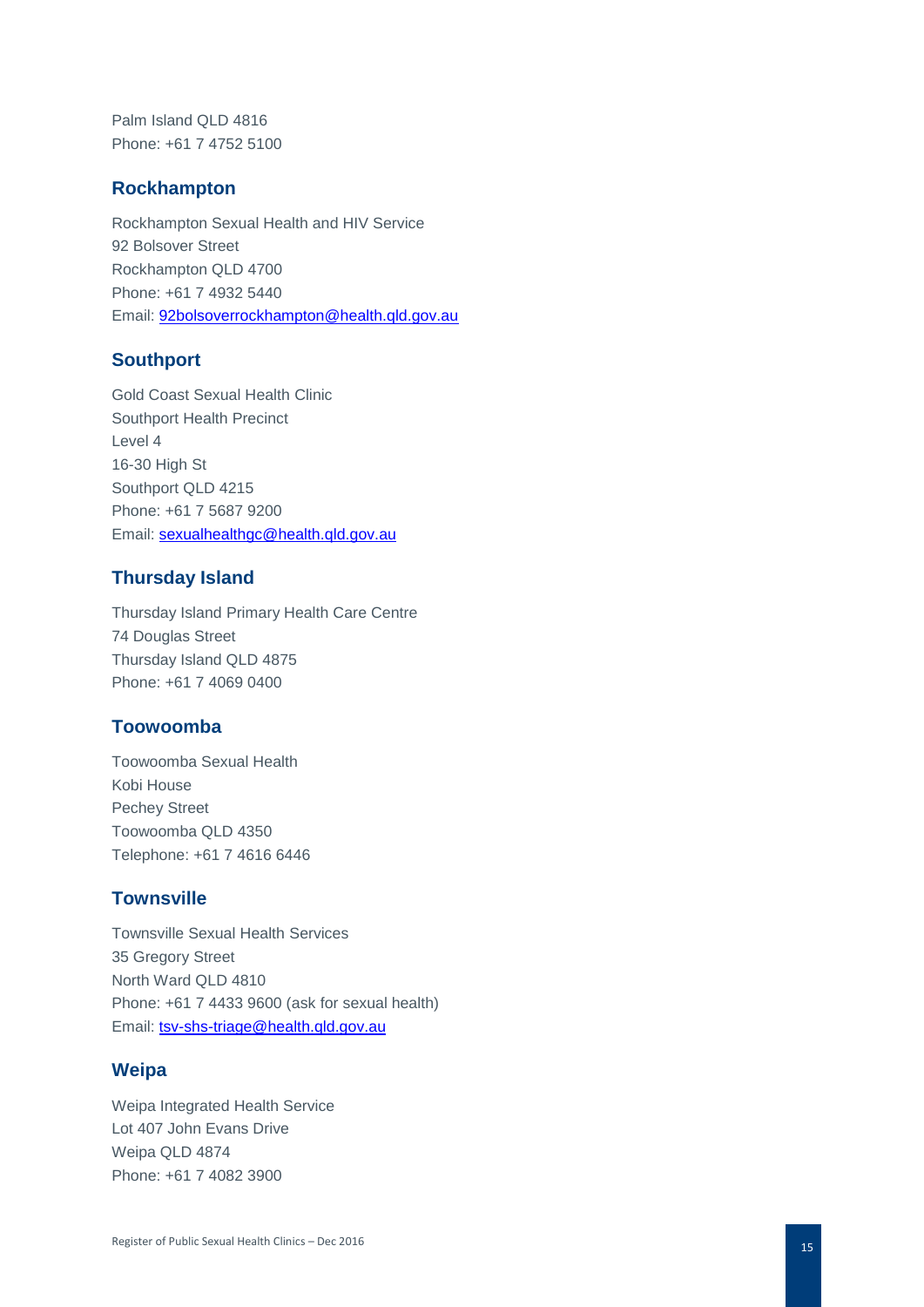# **South Australia**

[http://www.sahealth.sa.gov.au/wps/wcm/connect/Public+Content/SA+Health+Internet/Health+services](http://www.sahealth.sa.gov.au/wps/wcm/connect/Public+Content/SA+Health+Internet/Health+services/Sexual+health+services/) [/Sexual+health+services/](http://www.sahealth.sa.gov.au/wps/wcm/connect/Public+Content/SA+Health+Internet/Health+services/Sexual+health+services/)

# **Adelaide city / metropolitan area**

# **Adelaide**

Clinic 275 1/275 North Terrace Adelaide SA 5000 Phone: +61 8 7117 2800

SHINE SA 57 Hyde Street Adelaide SA 5000 Phone: +61 8 7099 5300 Email: [samesh-enquiries@samesh.org.au](mailto:samesh-enquiries@samesh.org.au) **[Website](http://www.samesh.org.au/)** 

# **Hillcrest**

SHINE SA Reynella (Nurse/Midwife service in partnership with Reynella Family Care GP Practice) 3/216 Old South Road Old Reynella SA 5161 Phone: 8321 9099 **[Website](http://www.shinesa.org.au/)** 

#### **North Adelaide**

Yarrow Place Level 2 55 King William Road North Adelaide SA 5006 Phone: +61 8 8226 8777 or toll free 1800 817 421 (SA only) Email: [info@yarrowplace.sa.gov.au](mailto:info@yarrowplace.sa.gov.au) **[Website](http://www.yarrowplace.sa.gov.au/)** 

#### **Port Adelaide**

Women's Health Service 47 Dale Street Port Adelaide SA 5015 Phone: +61 8 8444 0700 **[Website](http://www.whs.sa.gov.au/)**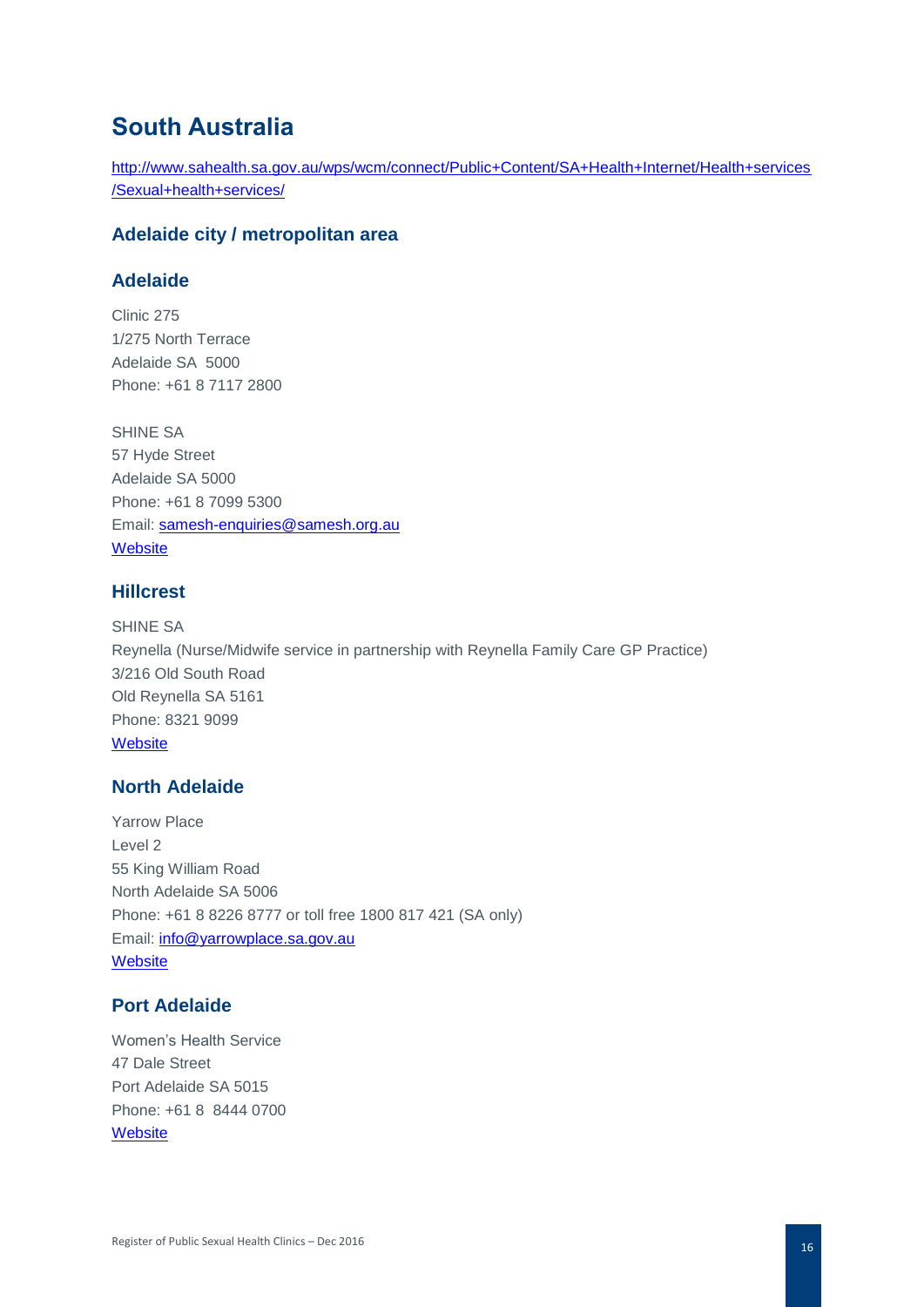# **Woodville**

SHINE SA Woodville GP Plus Health Care Centre 64C Woodville Road Woodville SA 5011 Phone: 1300 794 584 **[Website](http://www.shinesa.org.au/)** 

#### **Outer metropolitan and rural areas**

# **Elizabeth**

Women's Health Service GP Plus Centre 16 Playford Boulevard Elizabeth SA 5112 Phone: +61 8 8444 0700 **[Website](http://www.whs.sa.gov.au/)** 

#### **Noarlunga**

SHINE SA Noarlunga GP Plus Super Clinic Level 1 20 Alexander Kelly Drive Noarlunga SA 5168 Phone: +61 8 8164 9111 or 1300 794 584 **[Website](http://www.shinesa.org.au/)** 

# **Tasmania**

[www.dhhs.tas.gov.au//sexualhealth](http://www.dhhs.tas.gov.au/sexualhealth) Toll free number: 1800 675 859

#### **Devonport**

Devonport Sexual Health Service 23 Steele Street Devonport TAS 7310 Phone: +61 3 6777 1371 or 1800 675 859

# **Hobart**

Hobart Sexual Health Service 60 Collins Street Hobart TAS 7000 Phone: +61 3 6166 2672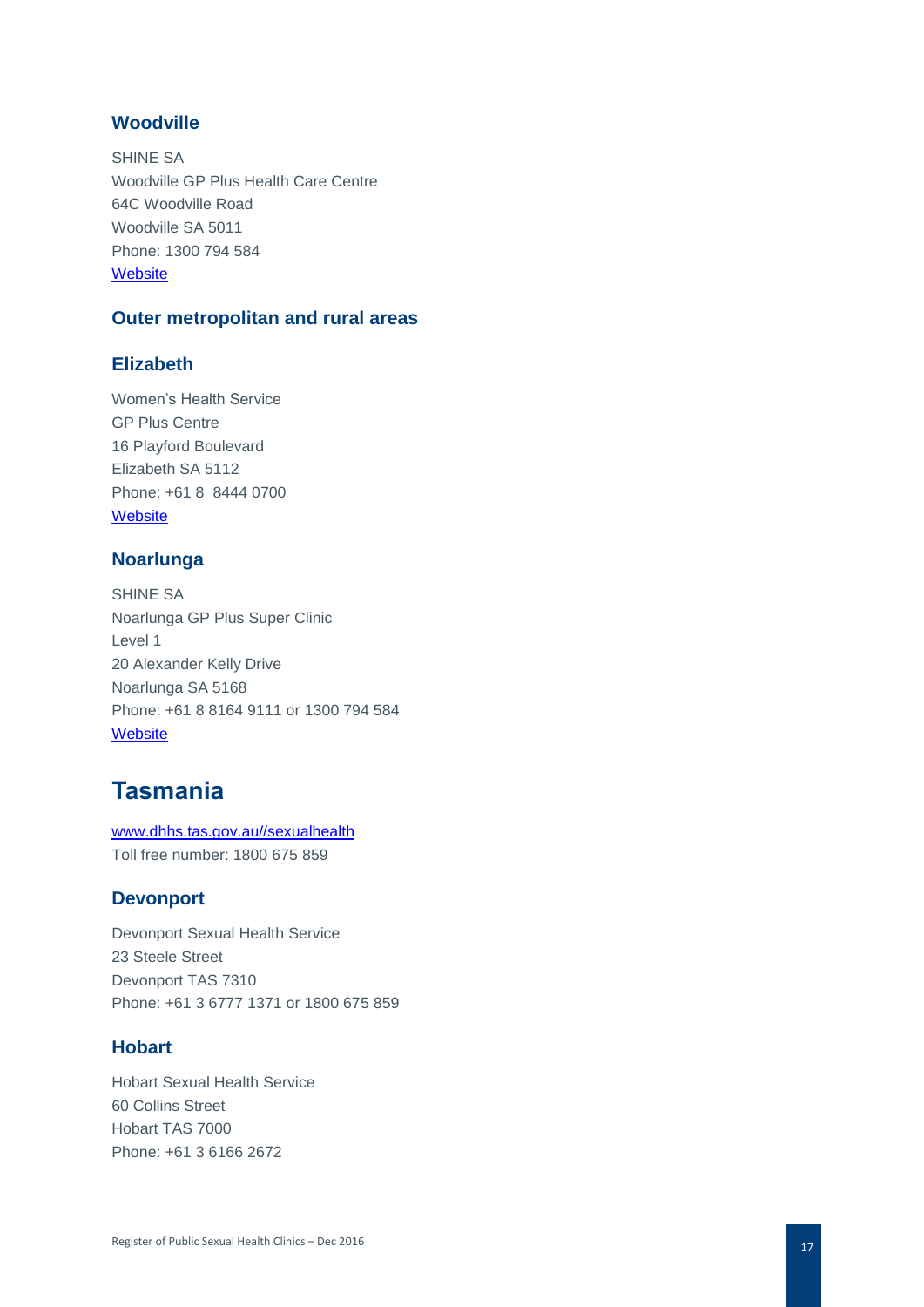# **Launceston**

Launceston Sexual Health Service 34 Howick Street Launceston TAS 7250 Phone: +61 3 6777 1371

# **Victoria**

# **Melbourne city / metropolitan area**

# **Carlton**

Melbourne Sexual Health Centre 580 Swanston Street Carlton VIC 3053 Phone +61 3 9341 6200or 1800 032 017 (toll free from outside Melbourne metropolitan area only) **[Website](http://www.mshc.org.au/)** 

#### **Melbourne**

The Alfred Infectious Diseases Clinic Philip Block, Level 4 55 Commercial Road Melbourne VIC 3004 Phone: +61 3 9076 6081 **Website** 

#### **Outer metropolitan and rural areas**

# **Ballarat**

Ballarat Community Health Sexual Health Clinic 12 Lilburne Street Lucas VIC 3350 Phone: +61 3 5338 4500 **[Website](http://www.bchc.org.au/)** 

# **Eaglehawk**

Bendigo Community Health Service 3 Seymoure Street Eaglehawk VIC 3556 Phone: +61 3 5434 4300 **[Website](http://www.bchs.com.au/)**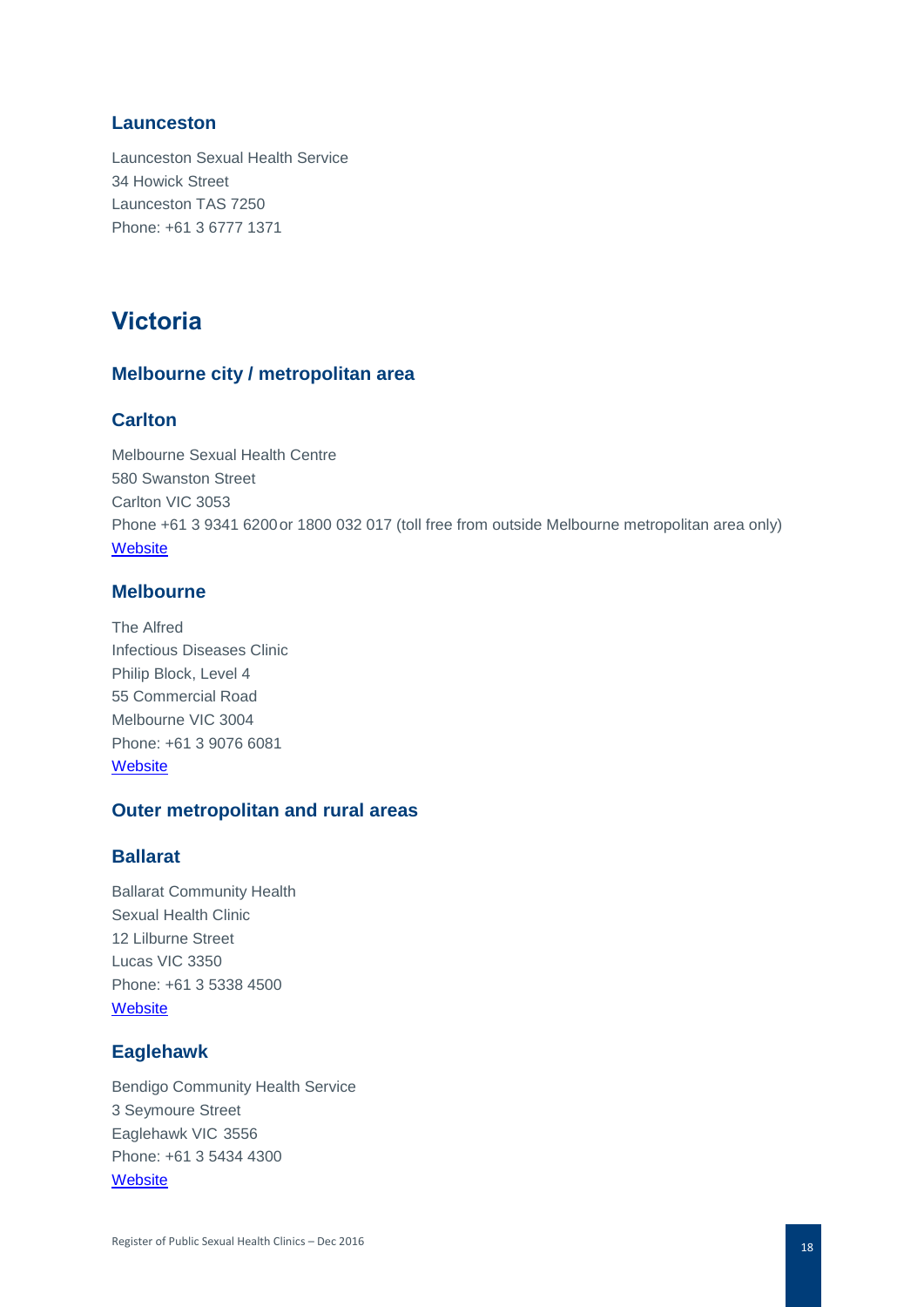# **Geelong**

Sexual Health Clinic University Hospital Geelong Outpatients Annexe 60 Bellerine Street Geelong VIC 3220 Phone: +61 3 4215 1396 **[Website](http://www.barwonhealth.org.au/services/item/sexual-health-information-screening)** 

# **Wodonga**

Vermont Street Health Clinic 79 Vermont Street Wodonga VIC 3690 Phone: +61 2 6051 7535

# **Western Australia**

#### **Perth city / metropolitan area**

## **Armadale**

Armadale Sexual Health clinic (South Terrace Clinic Outreach Clinic) Headspace Armadale 40 Fourth Road Armadale WA 6112 Phone: +61 8 9393 0300 Email: [reception@headspacearmadale.com.au](mailto:reception@headspacearmadale.com.au) Thursdays 2pm to 4pm, free testing for those under 26

# **Fremantle**

Fremantle Sexual Health Clinic (South Terrace Clinic Outreach Clinic) Headspace Fremantle Level 1, Wesley Central Cnr Market and Cantonment Street Fremantle WA 6160 Phone: +61 8 9335 6333 Email: [info@fremantleheadspace.com.au](mailto:info@fremantleheadspace.com.au) Mondays 1.30pm to 4pm, free testing for those under 26

South Terrace Clinic (Formerly B2 Clinic) A Block, South Terrace side of hospital Fremantle Hospital Fremantle WA 6160 Phone: +61 8 9431 2149 Hours: 9am to 4pm Monday to Friday Walk in (all ages) Monday 9am to 11.30am, walk in (under 26) Wednesday 1.30pm -4.30pm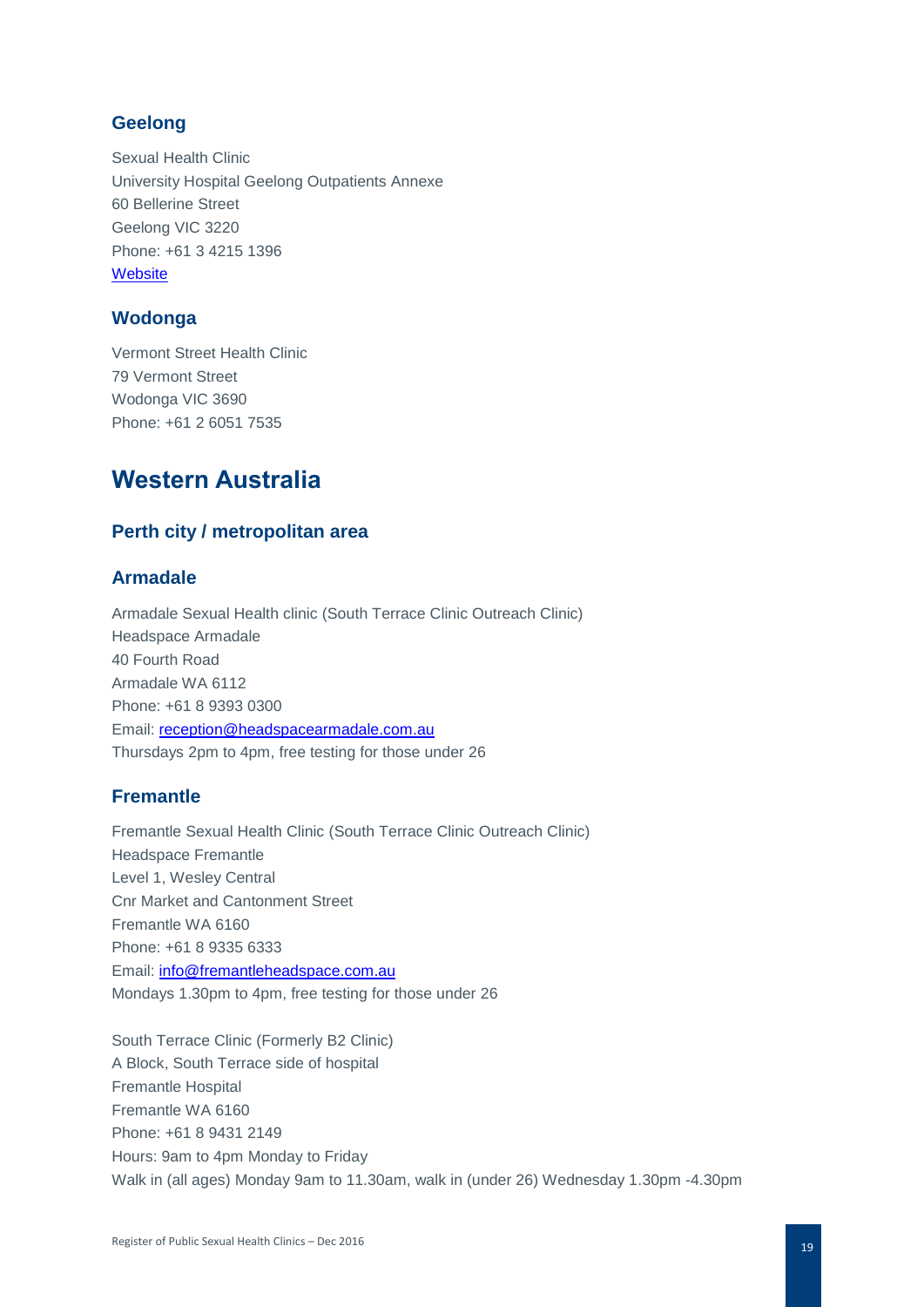# **Perth**

Royal Perth Hospital Sexual Health Clinic Level 4, Ainslie House 48 Murray Street Perth WA 6000 Phone: +61 8 9224 2178

#### **Subiaco**

King Edward Memorial Hospital 374 Bagot Road Subiaco, WA 6008 Phone: +61 8 6458 222 **[Website](https://www.kemh.health.wa.gov.au/)** 

# **Outer metropolitan and rural areas**

#### **Kalgoorlie**

Goldfields Population Health 36-42 Ware St Boulder WA 6432 Phone: +61 8 9080 8200 Email: [prcontact@health.wa.gov.au](mailto:prcontact@health.wa.gov.au)

#### **Kwinana**

Kwinana Sexual Health Clinic (South Terrace Clinic Outreach Clinic) 'The Zone' Youth Space Cnr Gilmore Avenue and Darius Drive Kwinana WA 6167 Phone: +61 8 9236 4550 Email: [zone@kwinana.wa.gov.au](mailto:zone@kwinana.wa.gov.au) Website:<http://www.kwinana.wa.gov.au/zone> Wednesdays 2pm to 5pm, free testing for those under 26

# **Mandurah**

Billy Dower Youth Centre 41 Dower St Mandurah WA 6210 Phone: +61 8 9550 3670 Email: [youth@mandurah.wa.gov.au](mailto:youth@mandurah.wa.gov.au)

# **Rockingham**

Rockingham Sexual Health Clinic (South Terrace Clinic Outreach Clinic) Headspace Rockingham Unit 3, 18 Goddard Street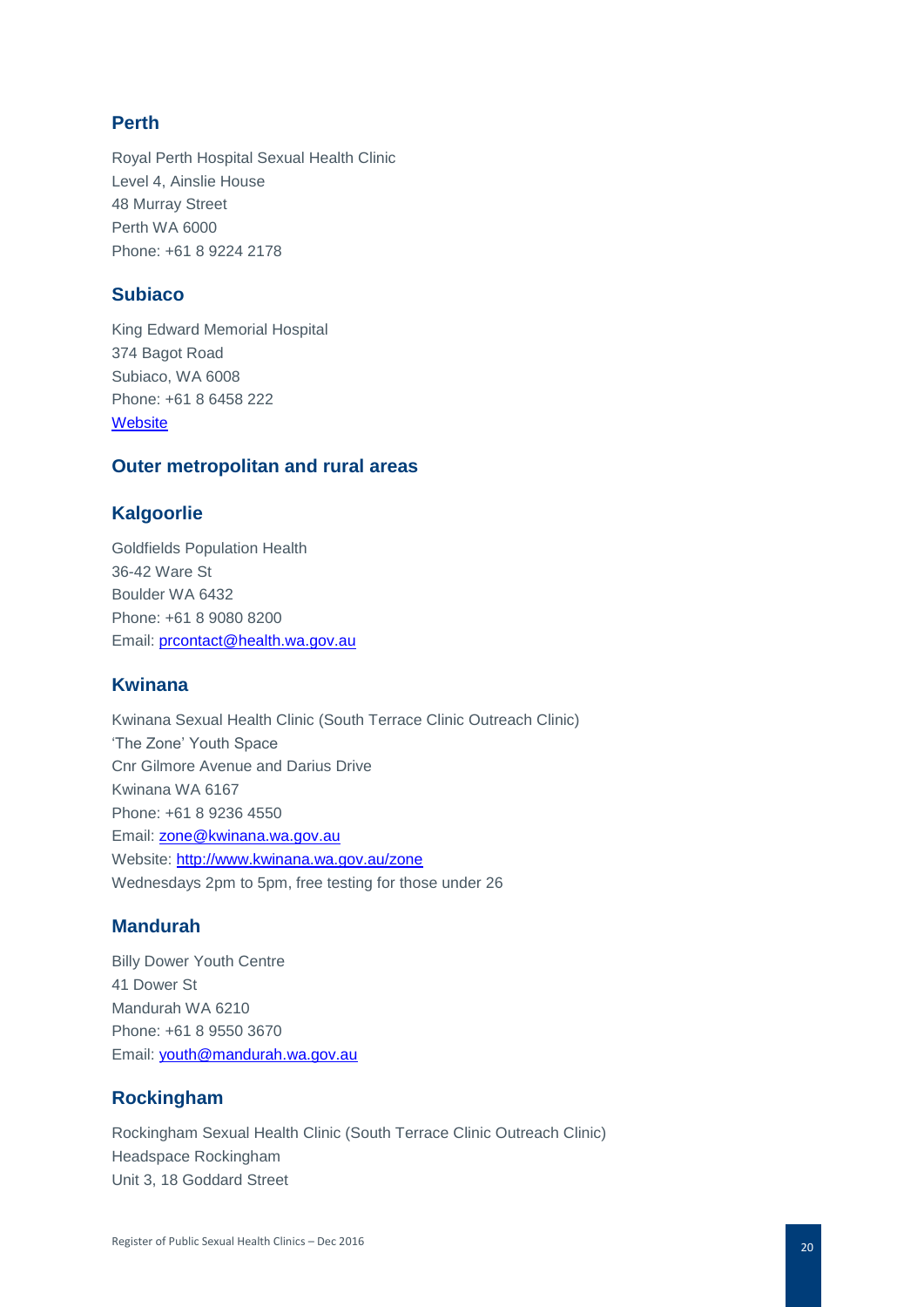Rockingham WA 6168 Phone: +61 8 6595 8888 Email: [hello@headspacerock.com.au](mailto:hello@headspacerock.com.au) Tuesdays 2pm to 4.30pm, free testing for those under 26

# **New Zealand**

# **Auckland**

Central Auckland Sexual Health Clinic Building 7 Floor 3 (Entry via Building 4) Greenlane Clinical Centre Greenlane West Auckland 1051 Phone: 0800 739 432 **[Website](http://www.ashs.org.nz/sexual-health-clinics.html)** 

North Auckland Sexual Health Clinic 418 Glenfield Road (Cnr Glenfield and Peach Road) Glenfield Auckland 0629 Phone: 0800 739 432 **[Website](http://www.ashs.org.nz/sexual-health-clinics.html)** 

South Auckland Sexual Health Clinic 12 Waddon Place (next to Mangere Health Centre) Mangere Auckland 2022 Phone: 0800 739 432 **[Website](http://www.ashs.org.nz/sexual-health-clinics.html)** 

West Auckland Sexual Health Clinic Totara Health Specialist Centre Level 2 Totara Health Services 1 McCrae Way New Lynn Phone: 0800 739 432 **[Website](http://www.ashs.org.nz/sexual-health-clinics.html)**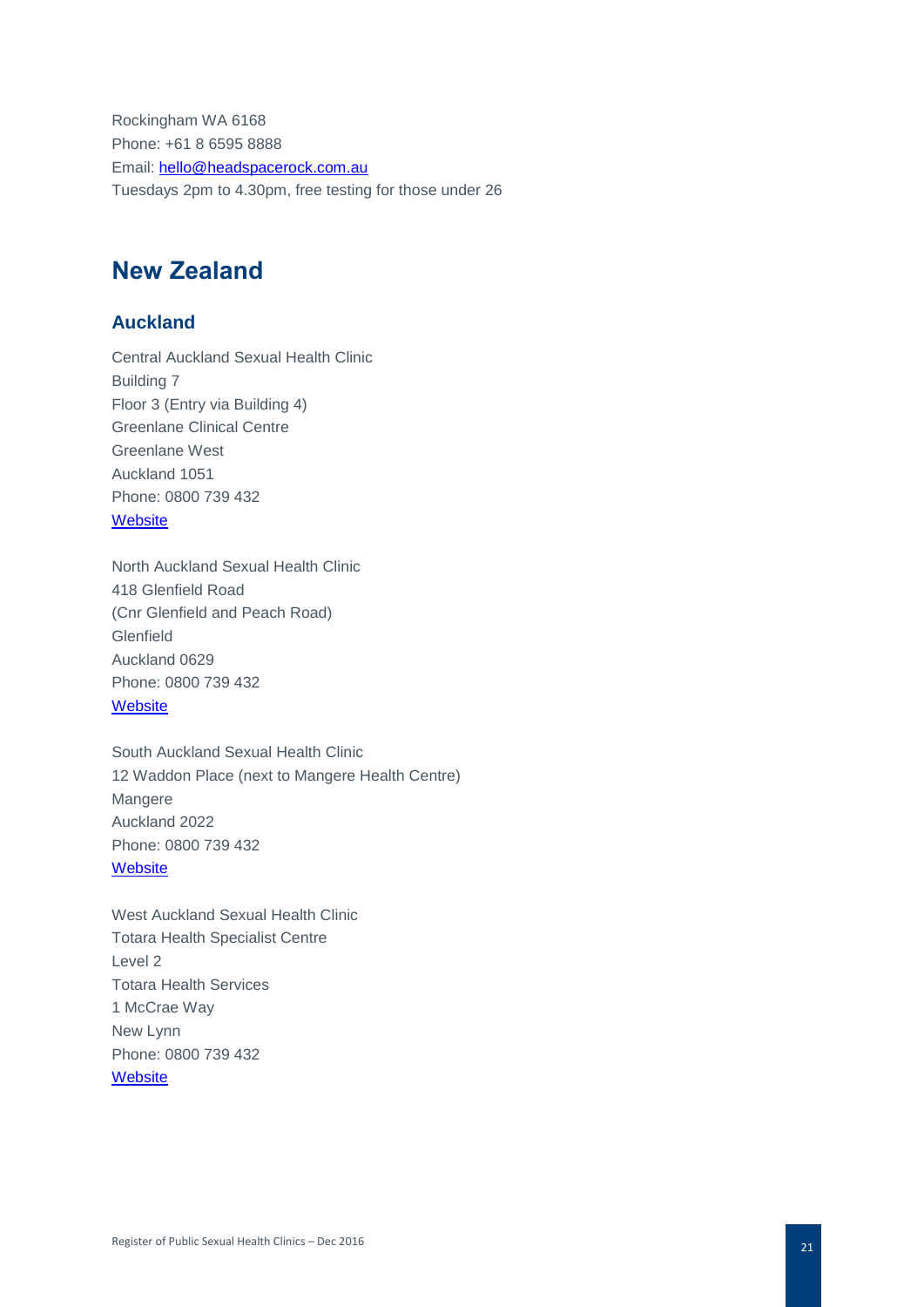# **Blenheim**

Blenheim Sexual Health Clinic Renown Building 68 Seymour Street Blenheim 7201 Phone: +64 3 578 3044 **[Website](https://healthpages.co.nz/directory/listing/sexual-health-services-incl-hivaids-sexual-health-clinic-blenheim)** 

# **Christchurch**

Christchurch Sexual Health Centre Christchurch Hospital 314 Riccarton Road Upper Riccarton Christchurch 8041 Phone: +64 3 364 0485 Email: [shc@cdhb.health.nz](mailto:shc@cdhb.health.nz)

# **Dannevirke**

Dannevirke Outreach Clinic 17 Gordon Street Dannevirke Palmerston North 4440 Phone: +64 6 350 8602

# **Dunedin**

Dunedin Sexual Health Clinic Dunedin Hospital Frederick Street Entrance 201 Great King Street Dunedin 9016 Phone: +64 800 742 546

# **Gisborne**

Gisborne Sexual Health Centre Community Health Centre 141 Bright Street Gisborne 4010 Phone: + 64 6 868 9005

#### **Gore**

Gore Sexual Health Clinic Gore Hospital 9 Birch Lane Gore 9710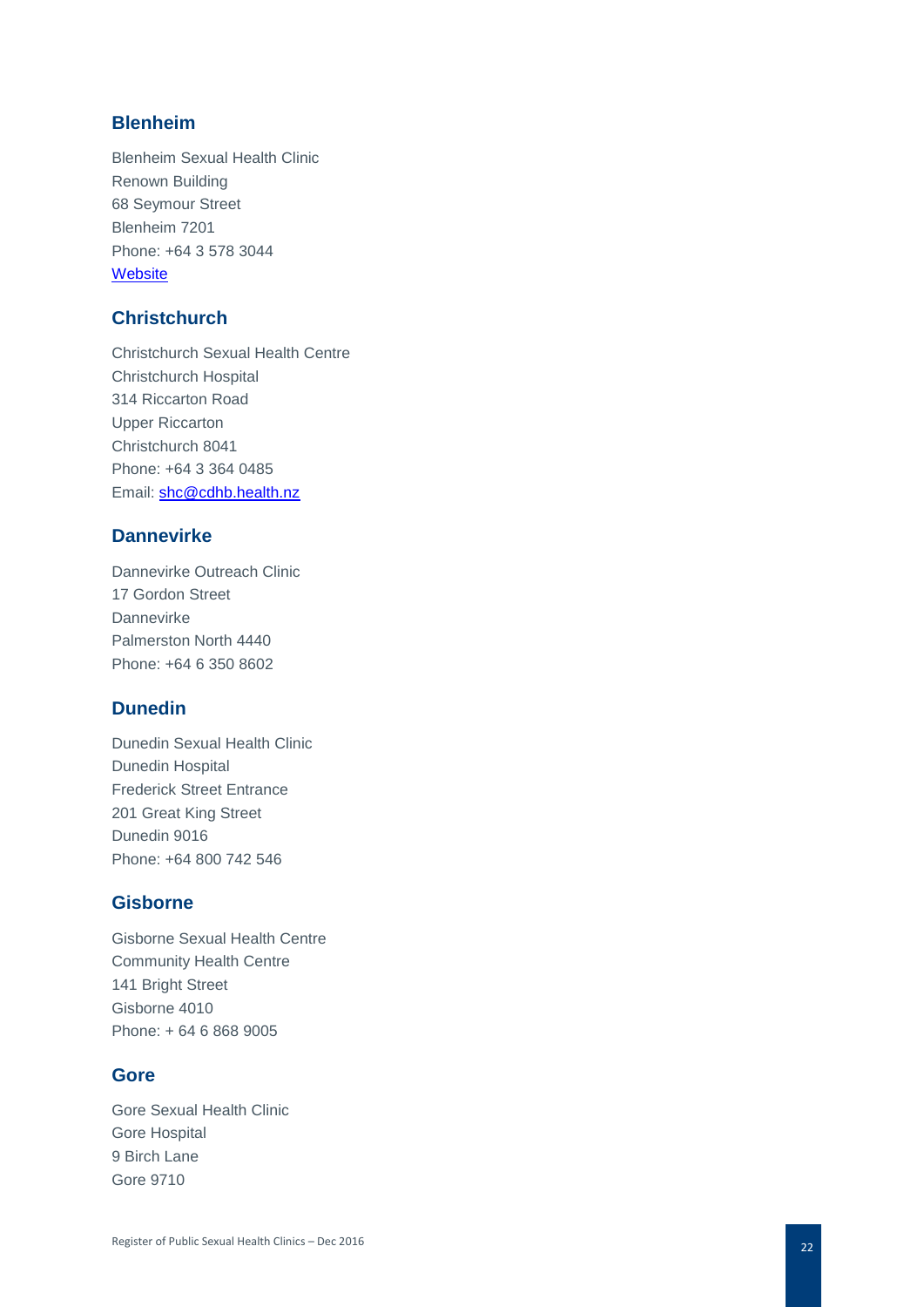Phone: 0800 742 546 or +64 3 209 3030 **[Website](http://www.gorehealth.co.nz/)** 

#### **Greymouth**

Westcoast Sexual Health Centre The Link Clinic 1st Floor Grey Base Hospital High Street Greymouth 7805 Phone: +64 3 769 7400 (ext. 2874) **[Website](https://www.wcdhb.health.nz/health-services/sexual-health/)** 

# **Hamilton**

Hamilton Sexual Health Service 3 Ohaupo Road Hamilton 3204 Phone: +64 7 839 8732 **[Website](https://www.waikatodhb.health.nz/about-us/a-z-of-services/community-and-southern-rural-health/sexual-health/)** 

#### **Invercargill**

Southland Sexual Health Service Southland Hospital Blue Cottage Opp Hospice Gate 1 Elles Road Invercargill 9812 Phone: + 64 3 214 5768 or +64 0800 742 546 (ext 2) **[Wesbite](http://www.southerndhb.govt.nz/index.php?page=2722)** 

# **Levin**

Horowhenua Health Centre 62 Liverpool Street Levin 5510 Phone: 0800 808 602 **[Website](http://www.midcentraldhb.govt.nz/HealthServices/sexualhealth/Pages/default.aspx)** 

# **Lower Hutt**

Vibe Youth Health Service 4 Daly street Lower hut 5010 Phone: + 64 4 566 0525 Email: [info@vibe.org.nz](mailto:info@vibe.org.nz) **[Website](http://www.vibe.org.nz/)**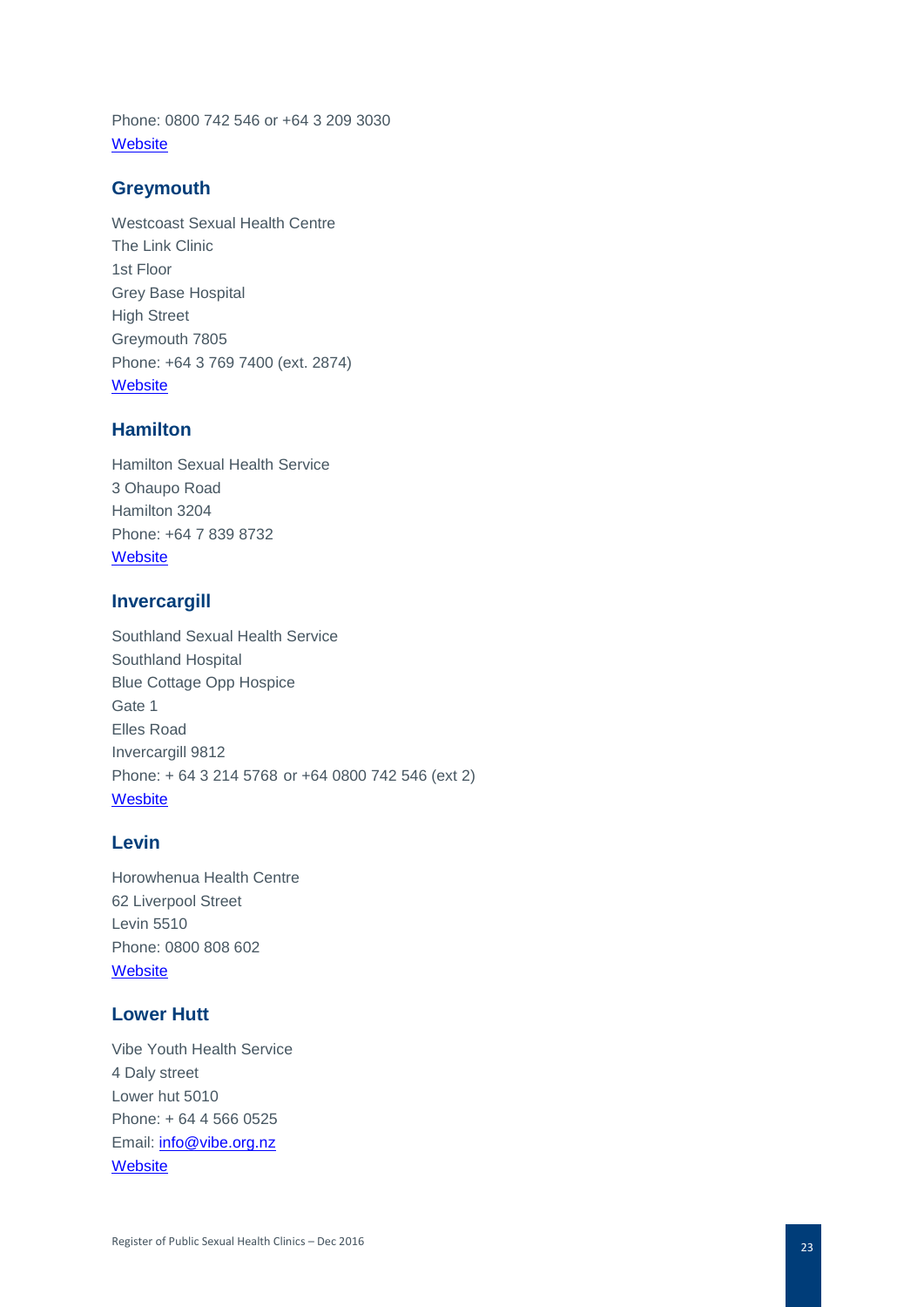# **Napier**

Napier Sexual Health Centre 76 Wellesley Road Napier 4110 Phone: + 64 6 834 1815 (ext. 4261)

#### **Nelson**

Nelson STD Clinic 281 Queen Street Richmond Phone: +64 3 539 3723

# **New Plymouth**

New Plymouth Sexual Health Clinic 188 Powderham Street New Plymouth 4310 Phone: +64 508 739 432 **[Website](http://www.tdhb.org.nz/services/sexual_health.shtml)** 

# **Palmerston North**

Palmerston North Sexual Health Centre Palmerston North Hospital Community Village, Rimu Building 50 Ruahine Street Palmerston North 4414 Phone: +64 6 350 8602 **[Website](http://www.midcentraldhb.govt.nz/HealthServices/sexualhealth/Pages/default.aspx)** 

# **Porirua**

Porirua Outreach Clinic Anwyl Specialist Medical Centre 6/107A Mana Esplanade Mana Porirua Phone: +64 4 385 9879 **[Website](http://www.compasshealth.org.nz/HealthServices/SexualHealthMedicine.aspx)** 

#### **Queenstown**

Wakatipu Sexual Health Clinic Queenstown Medical Centre 9 Isle Street Queenstown 9300 Phone + 64 3 441 0500 **[Website](http://www.qmc.co.nz/services/sexual-health-clinic/)**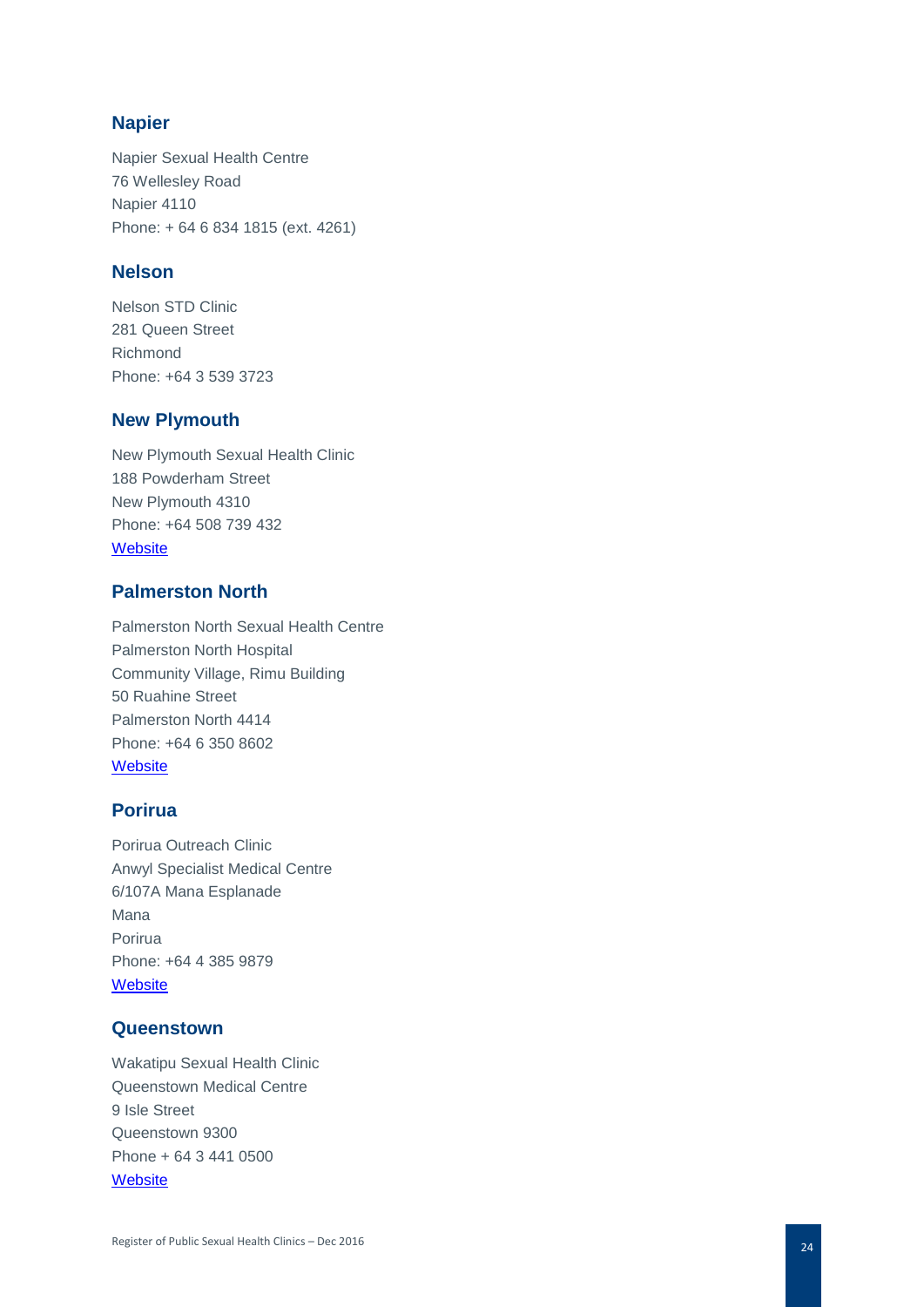# **Rotoroa**

Rotorua STI Clinic Ground Floor Bridgman Building Rotorua Hospital Arawa Street Rotorua 3010 Phone: +64 7 349 7918 **[Website](http://www.lakesdhb.govt.nz/Article.aspx?ID=7590)** 

# **Taupo**

Taupo STI Clinic Anamata CAFE 28 Heuheu Street Taupo 3330 Phone: +64 7 376 0098 Email: [info@anamatacafe.org.nz](mailto:info@anamatacafe.org.nz) **[Website](http://www.youthcafetaupo.org.nz/)** 

# **Tauranga**

Tauranga STI Clinic Lois Pearl House Tauranga Hospital 814 Cameron Rd Tauranga 3112 Phone: +64 7 579 8157 **[Website](http://www.bopdhb.govt.nz/services/a-z-hospital-services/sexual-health/clinic-2-tauranga/)** 

# **Timaru**

Timaru Sexual Health Clinic Level One, Timaru Hospital Queen Street Timaru 7910 Phone: +64 3 687 2320 **[Website](https://www.scdhb.health.nz/services/womens-health/sexual-health)** 

# **Upper Hutt**

Vibe Youth Health Service Unit 3 222 -228 Main Street Upper Hutt 5018 Phone: +64 4 528 6261 Email: [info@vibe.org.nz](mailto:info@vibe.org.nz) **[Website](http://www.vibe.org.nz/)**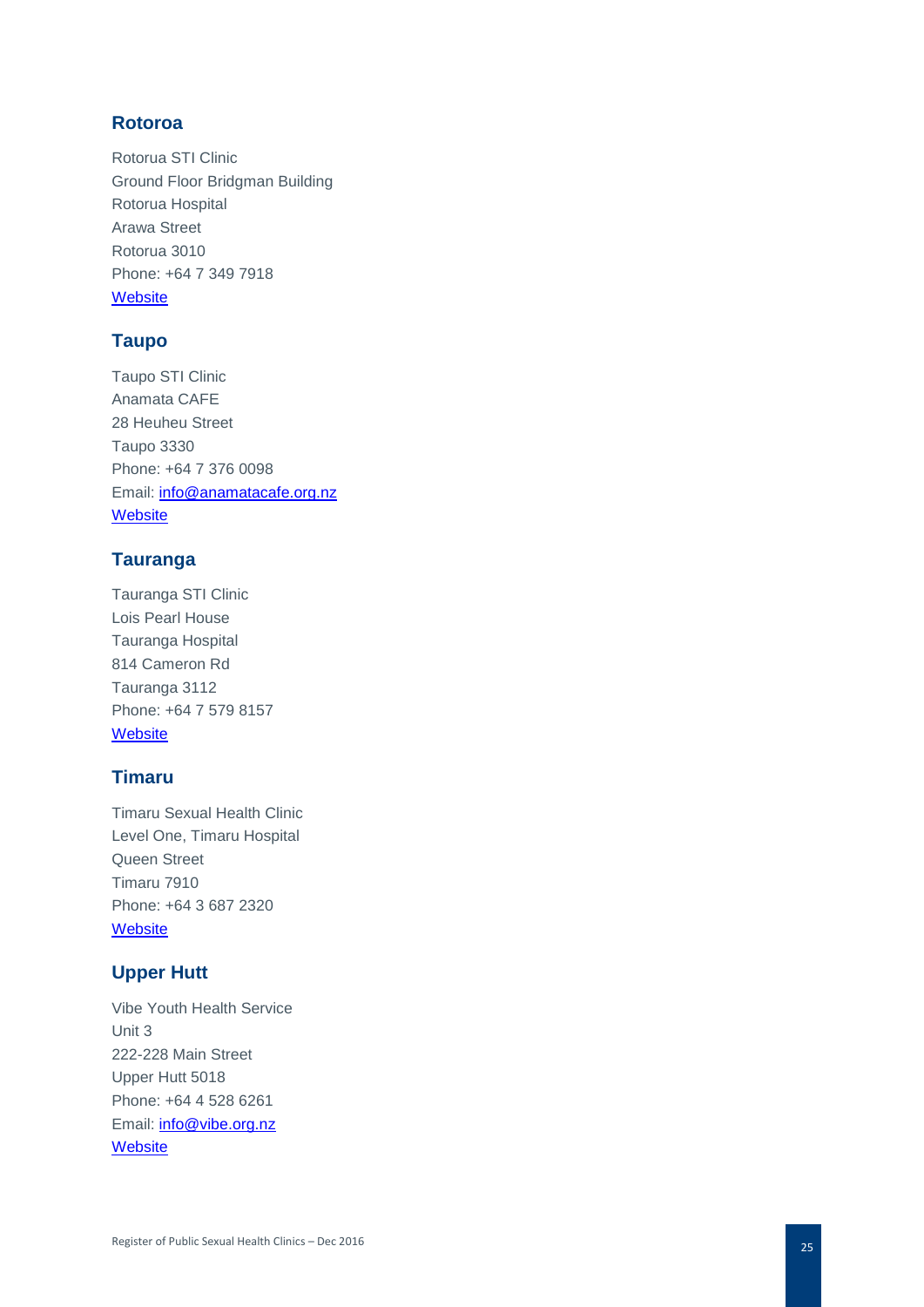# **Wanaka**

Wanaka Sexual Health & Family Planning Clinic 23 Cardona Valley Road Wanaka 9305 Phone: +64 3 443 0710

#### **Whanganui**

Whanganui Sexual Health Clinic Whanganui Hospital Outpatients Clinic 100 Heads Road Gonville Whanganui 4501 Phone: +64 6 348 1775 **[Website](https://www.justthefacts.co.nz/get-sti-help/find-local-sexual-health-sti-clinic-new-zealand/whanganui-sexual-health-providers)** 

#### **Wellington**

Wellington Sexual Health Service Cuba St Clinic 275 Cuba Street Te Aro Wellington 6011 Phone: +64 4 385 9879 **[Website](https://www.healthpoint.co.nz/public/sexual-health/wellington-sexual-health-service/)** 

Willis Street Outreach Clinic 202 Willis Street Wellington 6011 Phone: +64 4 382 8791 **[Website](http://www.healthpoint.co.nz/public/sexual-health/wellington-sexual-health-service/)** 

#### **Westport**

Sexual Health Clinic (Nurse led clinic only) Buller Hopsital Outpatients Department, Buller Health Cobden Street Westport 7825 Phone: +64 3 788 9030 (ext. 8756) **[Website](https://www.wcdhb.health.nz/hospitals-health-facilities/buller-health/)** 

#### **Whakatane**

Whakatane STI Clinic Clinic 1 Outpatients Department Whakatane Hospital Stewart Street